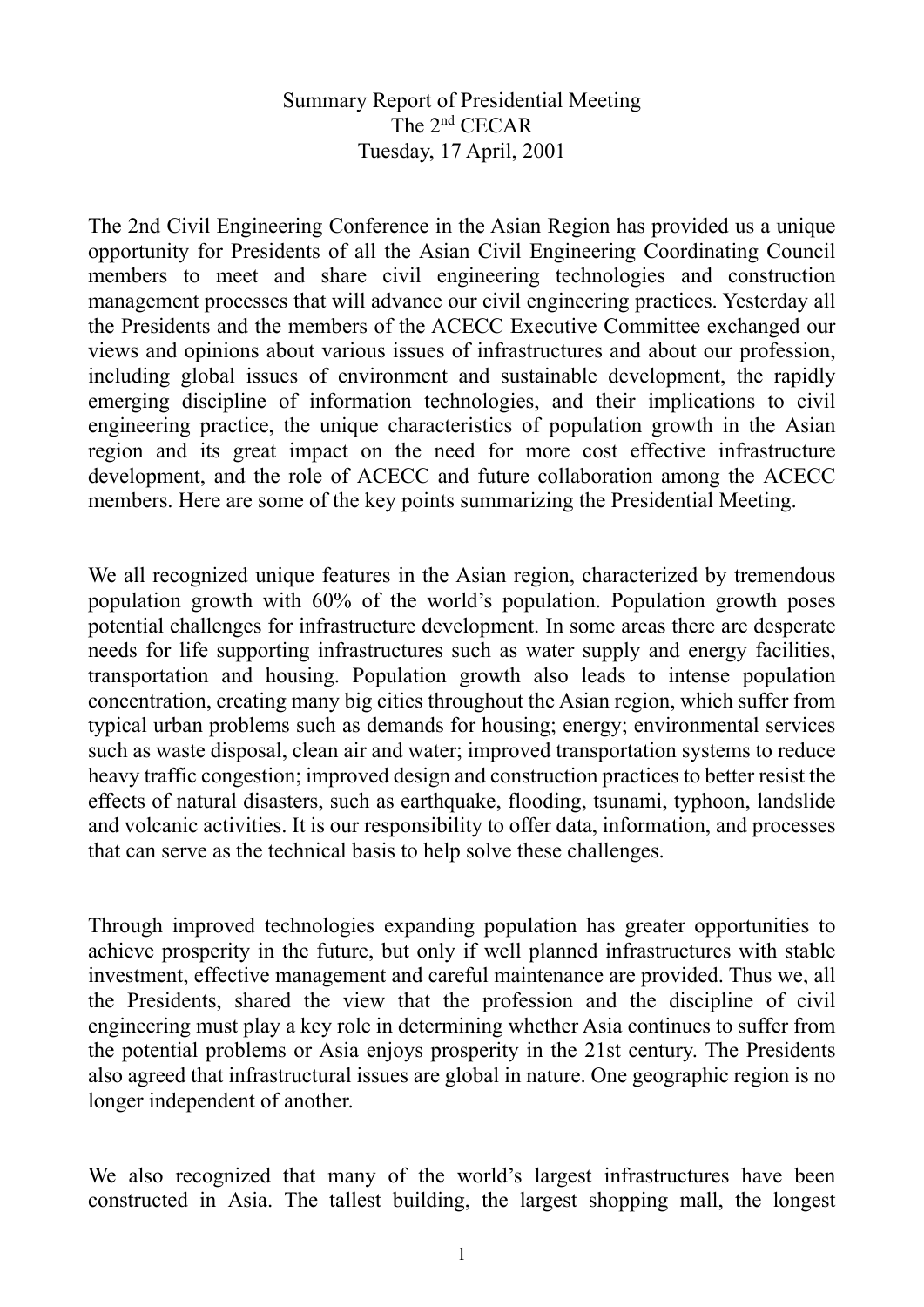suspension bridge, the largest offshore reclamation, the largest Airport, the longest tunnel, the largest diameter shield tunnel, the fastest railway are all in Asia. Asia is a show case of high technologies in construction industry. These high technologies can only be available when secure funding and stable investment is provided. One of the biggest obstacles for infrastructure development in Asia and the world is securing sufficient funding. Thus we recognized that public and private sector partnership is of importance to encourage investment for infrastructure development in the Asian and world regions.

ACECC's objectives are to

- promote and advance the science and practice of civil engineering and related professions for sustainable development in the Asian region,
- encourage communication between persons in charge of scientific and technical responsibility for any field of civil engineering,
- improve, extend and enhance such activities as infrastructure construction and management, preservation of the precious environment and natural disaster prevention,
- foster exchange of ideas among the member societies/institutions.

We confirmed that ACECC is an ideal vehicle to provide the data, information and processes that will improve civil engineering design, construction and management processes. We must make full use of the ACECC's potential.

We agreed that the creation of ACECC has been effective in networking on an individual engineer basis in this region and also in exchanging information of new technologies. We considered that further expansion of ACECC membership will be beneficial in fostering mutual trust and collaboration by sharing limited resources to solve common challenges. We considered that a possible future role of ACECC is to work closely together with multi-lateral organizations such as the Ministers' Forum on Infrastructure Development in the Asian-Pacific Region, and the Infrastructural Dialogue under APEC framework.

We agreed that ACECC should address its role in promoting sustainable development practice in civil engineering by securing as a leader in education and establishing its own policy framework for sustainable consumption.

We are all concerned about the future of the construction industry and our profession. The civil engineering profession, which we are proud of, is the profession of the creation of environment, the creation of culture, the creation of beauty, and the creation of a better quality of life for people at present and in the future. Human beings have a right to enjoy a better quality of life and civil engineering profession can provide it. We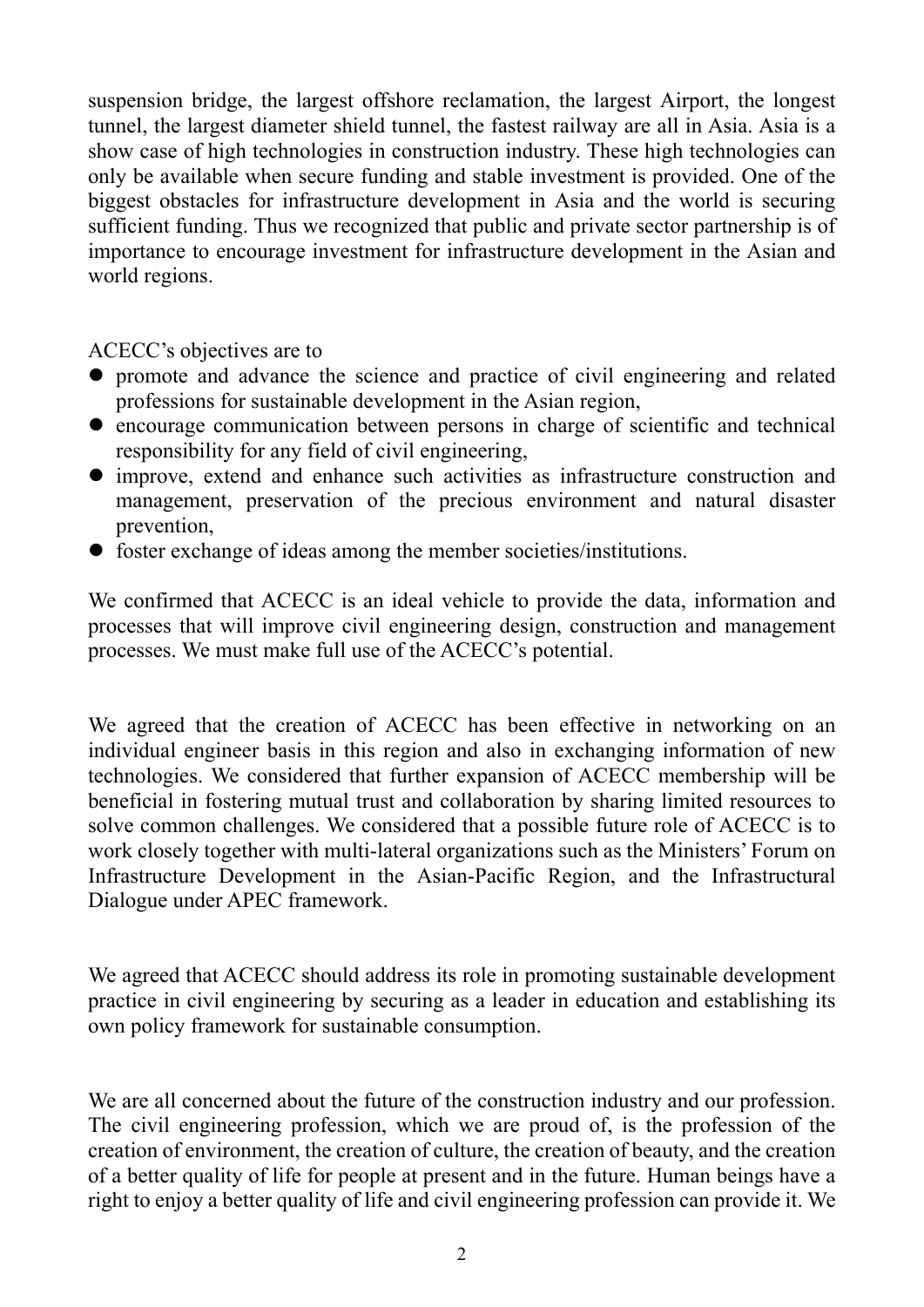must make a great effort to disseminate clear messages to the next generation about the opportunities and challenges facing the civil engineering profession.

Finally, the Presidents agreed that the enthusiasm generated during the meeting must not be lost. We agreed to create an operational plan to identify specific problems that need to be addressed, and approaches to develop solutions. The draft plan will be created by a subcommittee working under the direction of ACECC Secretary General. It will be circulated to all the Presidents for their comments by 30 June, 2001. A proposed Action Plan will be drafted for discussion at the fifth Executive Committee Meeting of ACECC in October, 2001.

2nd CECAR has been just a beginning toward our goal, but we are convinced that we have made an excellent start.

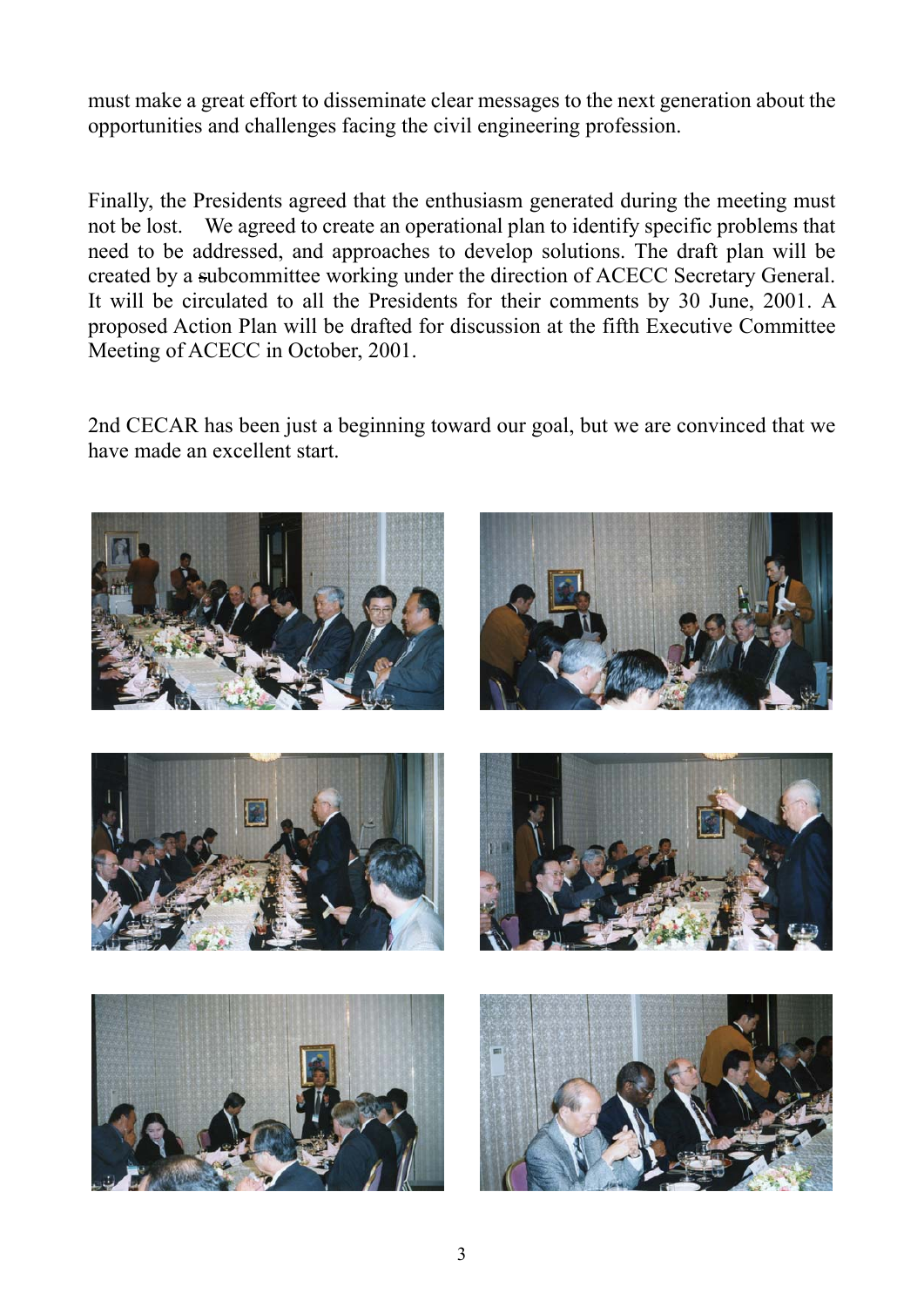# 2nd CECAR Presidential Meeting April 17, 2001. 18:00-21:00 Sky Parlor Mercury, Metropolitan Hotel, Tokyo

## RECORD

### Program

1. Greetings from JSCE President

2. Introduction of participants

(intermission Dinner )

3. Presentation

 "Unique characteristics of infrastructure development in the Asian region" by Dr. Fuminao Okumura and Dr. Hiroshi Okada.

- 4. Views from each President and Chair of ACECC
	- (1) Present and future issues of infrastructures in the Asian region
	- (2) Present and future role of ACECC as NGO
	- (3) Partnership between NGO and public, private sectors
	- (4) Messages to the next generation, how attractive and challenging the civil engineering profession is
- 5. Discussions towards the summary report

## List of Attendees

#### American Society of Civil Engineers

- 1. Mr. Robert W. Bein, ASCE President
- 2. Mr. James E. Davis, ASCE Executive Director
- 3. Dr. Alfred Ang, International Director, ASCE
- 4. Mr. Noel Raufaste, Managing Director, Technical and International Activities, ASCE

### Chisese Institute of Civil and Hydraulic Engineering

- 1. Dr. John Chien-Chung Li, President, CICHE
- 2. Dr. Jenn-Chuan Chern Ph. D., Executive Director, CICHE
- 3. Mr. Wan-Ning Liu, Chairman, International Activities Committee, CICHE
- 4. Mr. C. Y. Chu, Secretary General, CICHE

### Korean Society of Civil Engineers

1. Dr. Kwang-Il Kim, KSCE President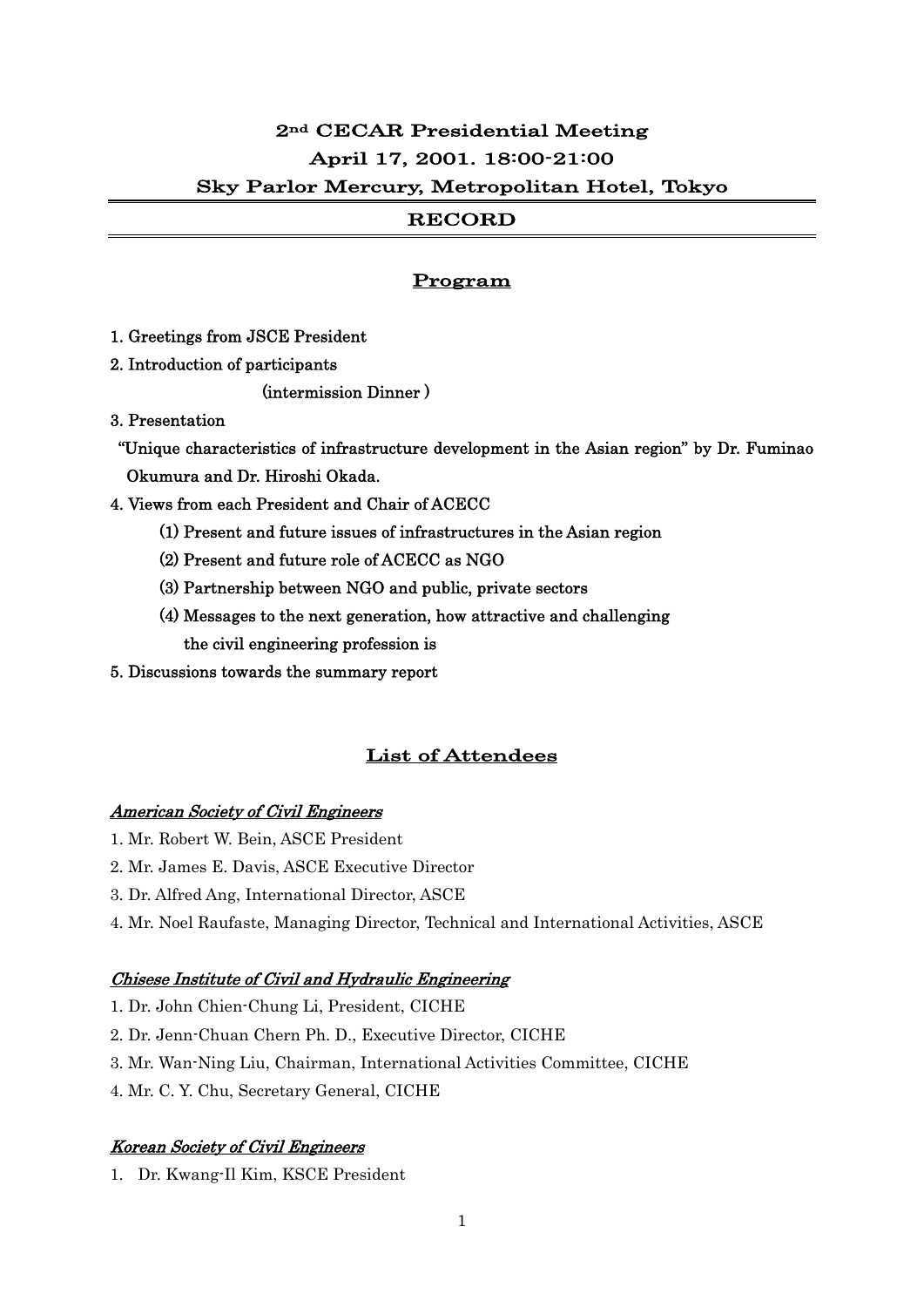- 2. Dr.Chun-Su Chon, Vice President, KSCE
- 3. Dr. Sung-Wan Hong, Director, KSCE

### Philippines Institute of Civil Engineers

- 1. Mr. Efren H. Sison, President, PICE
- 2. Mr. Bashir D. Rasuman, Past President and Chair of the International Affairs Committee(IAC), PICE
- 3. Mr. Peter N. Aventajado, Treasurer, PICE
- 4. Ms. Nannette C. Villanueva, National Administrative Officer, PICE

### Vietnam Construction Association

1. Dr. Nguyen Truong Tien, Member of the Executive Board, VCA

### The Institution of Engineers, Australia

- 1. Mr. Andrew McIntyre, Out-going Chairman of the Civil College of the IEAust
- 2. Mr. Paul Mitchell, In-coming Chairman of the Civil College of the IEAust

## Japan Society of Civil Engineers

- 1. Mr. Michio Suzuki, President
- 2. Dr. Hiroshi Okada, ACECC President
- 3. Mr. Asao Yamakawa
- 4. Mr. Takeo Nakamura
- 5. Dr. Fuminao Okumura, LOC Secretary for General Affairs

## ACECC

- 1. Dr. Osamu Kusakabe, ACECC Secretary General
- 2. Ms. Emiko Serino

### 1. Greetings from JSCE President

### 2. Introduction of participants

Every attendee made a brief self-introduction while dinner was served.

### 3. Presentation (Attachment 1)

### "Unique characteristics of infrastructure development in the Asian region" by Dr. Okumura

First, Dr. Okumura showed the "population clock" on the screen which indicated the number of 6,146,117,660. That was the world population at that time.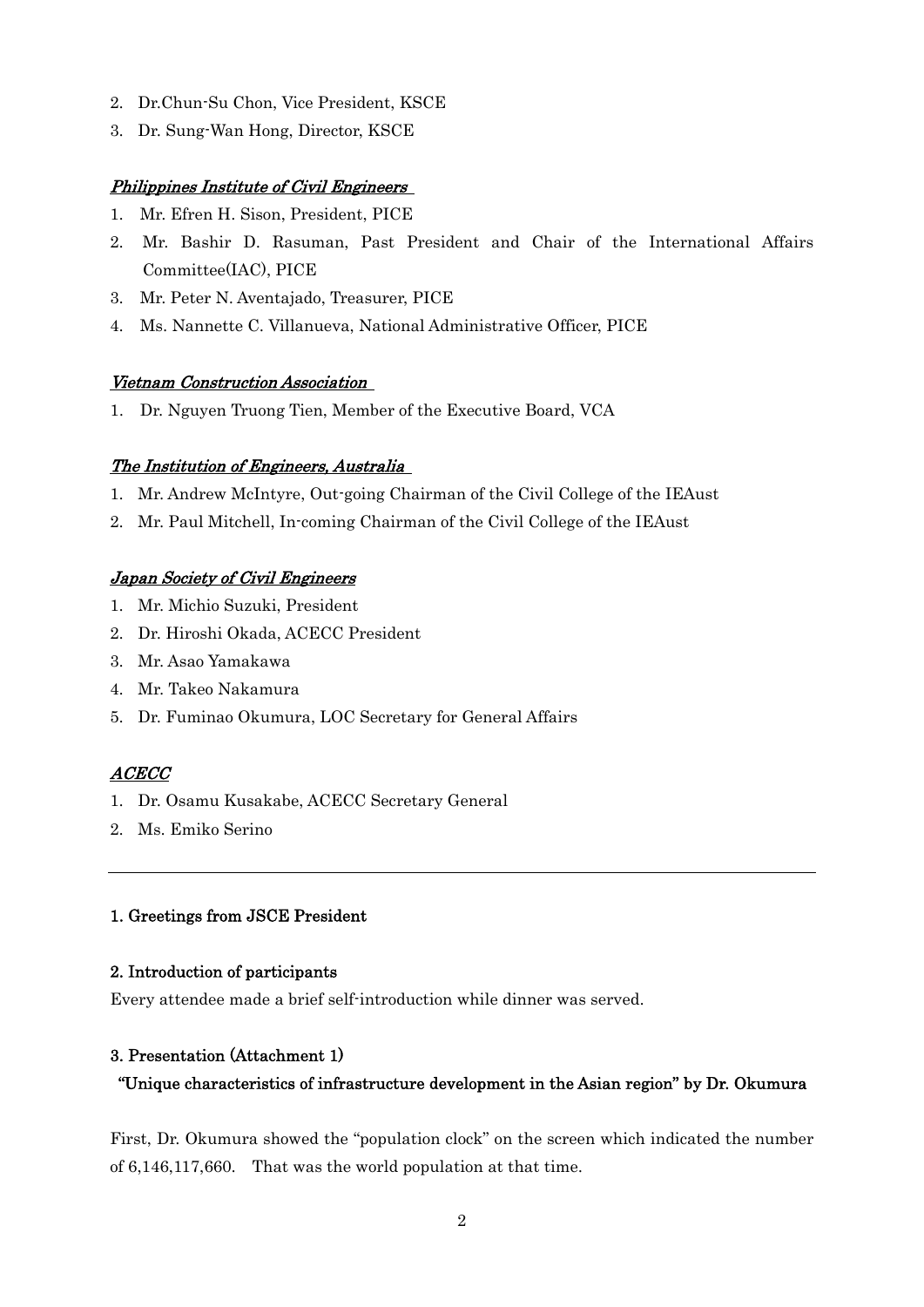There are two mega-trends in the Asian Region; (1) Population growth and (2) Urbanization. Both trends are causing the environmental problems, disasters, transportation problems and life supporting infrastructures such as housing, water supply, waste and so on. First let's focus on the population. First we have to recognize the unique features of infrastructures in the Asian region, which is a tremendous population growth with 60% of the world's population. Just for seven years from 1990 to 1997, 354 million people increased, about 3 times as large as the Japanese population. The countries which have the largest population in the world are China with 1221.5 million people and India with 935.7 million people whereas as to the increment ratio, the Philippines has the largest number with 2.1million increment per year, the second is India with 1.9 million people per year, the third is China with 1.1 million people per year. The population in the Asian region will grow to 4.8 billion in 2025, which is 1.4 bigger than that of 1995. Also, the population density in Asia is very high. In 1995, the population density in this region was 109 people/km2, which is 2.6 times bigger than the world average.

Urbanization in the Asian region is also growing. Urban population in this region increases from 35% in 1995 to 52% in 2025. Big cities with more than 1 million people were 28 in 1950, then 136 in 1995 and will grow to 243 in 2015. "Figure 1-3-13, Projection of population in the five regions" on P. 4 shows that the population in Asia is remarkably high compared with the other regions. Population growth and economic growth cause greater energy consumption, CO2 emission and SO2 emission. "Figure 1-3-14 Projection of GNP in the five regions" on P.5 shows that the growth of GNP in Asia will also sharply increase, which will result in more emission of CO2 and SO2. Also, deforestation is going on. According to the "Figure 1-3-15 Projection of Energy Consumption in the Five Regions", although Europe-Former USSR indicates the highest energy consumption but it is sharply increasing in Asia-Pacific. "Figure 1-3-16 Projection of SO2 Emission" shows that SO2 emission in the Asia-Pacific is the highest and still growing very rapidly. "Figure 1-3-17 Projection of CO2 emission" shows the CO2 emission in Asia-Pacific has been increasing very sharply and now it is the highest.

Next, let's focus on the natural disasters. What kind of natural disasters are likely to occur in the Asian region? The figures which indicate possible damages by earthquakes, tsunamis, typhoons, volcano eruptions and so on are shown. In the "Table 1 Natural Disasters and their sizes in the Asian Region", XL means big disasters with over 10,000 victims and L with that over 1,000 victims, and M means 100. It shows that Philippines, Indonesia and India are extremely vulnerable to natural disasters. Next, Japan, China and Bangladesh come. These countries have over 100 million population except the Philippines with about 30 million. Next tables on page 10-11 show that the ratios of disasters which took place in Asia and the number of dead victims, which indicates, in 1990's, they are 93.9% in Earthquakes/Tsunamis, 96.8% in Flood and 99.6% in Typhoon, and the number of sufferers indicates they are 75.3% in Earthquakes/Tsunamis, 99.5% in Flood and 98.8% in Typhoon, and losses are very high in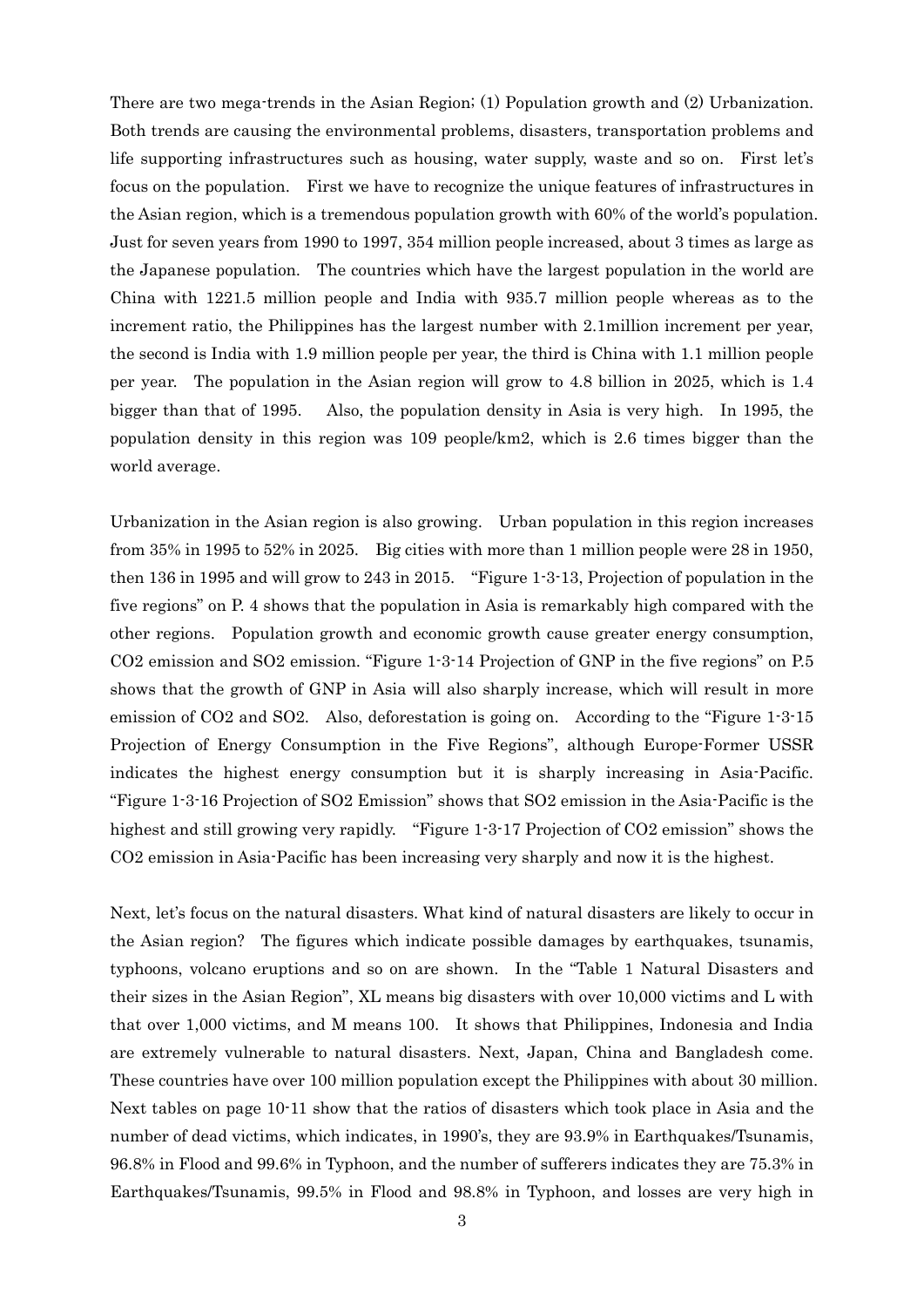#### Asia. Therefore, we should consider disaster prevention very seriously.

Now let's look at transportation. During the last few decades, the status of transportation in the Asian region has been changing remarkably, however, there are still regions where transportation is undeveloped. In Japan, lengths of road are over one million km and road length per km2 reaches 3.04. The same data in Korea, the Philippines and the U.S. are 85,000 km and 0.85, 161,000 km and 0.54, 6.3 million km and 0.64, respectively. The trend of bridge construction in Japan, Germany and the U.S. are shown in the chart on page 13. Obviously, the peak of the bridge construction in Japan was 1970's. Next, road length/1000 people of Asian countries are shown in the charts on page 14, and as for the road density(km/km2), Japan shows 3, which is by far the highest and Bangladesh comes next. And the chart shows the number of vehicles/1000 people was shown. Compared with 550 vehicles per 1000 people, Malaysia and Thailand shows the next highest, over 140 vehicles/1000 people, while the rest, Philippines, Indonesia, Vietnam, Cambodia and Bangladesh are under 40/1000. As for the paved road ratio, Thailand is the highest and Japan and Malaysia come next. But as for the traffic injury /1000 people, Japan shows by far the highest figure compared with other countries, but as for the traffic death, Malaysia and Thailand have the highest figures.

In talking about the future infrastructure in Asia, we have to think about the highly densified cities which are consequently facing the problems of air pollution and natural disasters. Also we have to utilize the land and space utilizing our network for airport, highways and railway constructions. He showed the photos of a sky-scraper building in Kuala Lumpur, Malaysia, which is the tallest building in the world of 451.9 meters high,, although it is said that there is another one in Shanghai, China. Next the photos of the Akashi Kaikyo Bridge, the longest suspension bridge in the world, which has the main span of 1,991 meters. And the Seikan Tunnel, which is the longest tunnel in the world, 553.885 kilometers long. And the Tokyo Bay Aqua-line, the largest sea tunnel in the world. From these facts, let me say about the major problems we face are: 1, Environment preservation, 2, Natural Disaster, 3, Urban and inter-city transportation, 4, Life Supporting Facilities and 5, Funding with limited resources. And the more strategic problems are; 1, How to distribute the limited financial resources, 2, Who to make a decision, short range or long range, optimum distribution, optimum investment, multiple choices, 3, Sustainable development, Sustainable infrastructure and 4, Longer service life of structure. And now is the time that there is a flow of fund and civil engineers into the Asian Market, and he believes that the role of ACECC is quite significant and we need to build a multi-lateral structure rather than a bi-lateral structure.

In conclusion, population growth certainly poses potential problems for infrastructure development. In some rural areas, there still exist desperately needs for life supporting infrastructures such as water supply facilities and housing. Most Asian big cities suffer from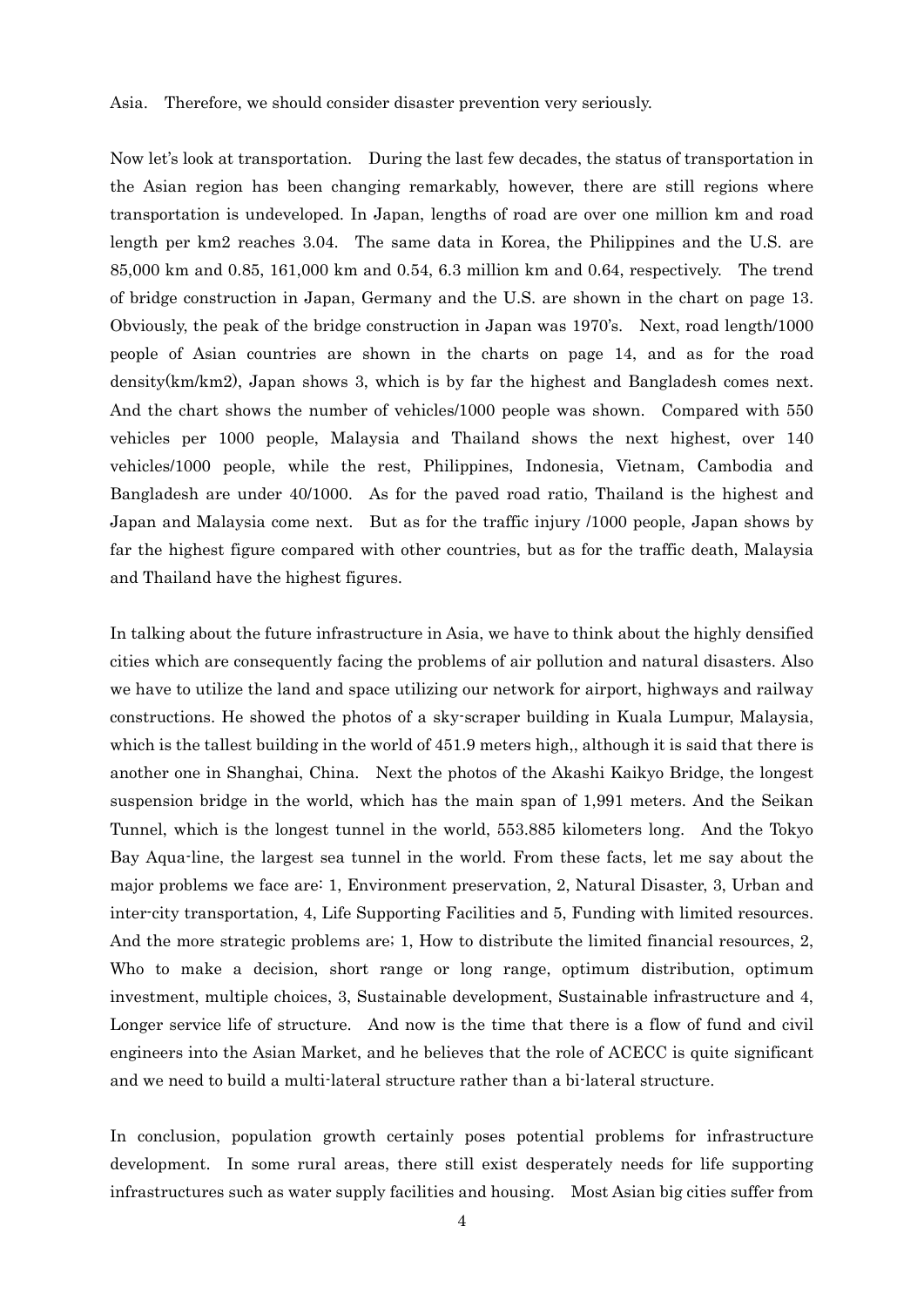typical urban problems such as the problem of housing, the problem of waste disposal, the problem of pollution and the problem of heavy traffic congestion. However, we must be aware that such population may possibly lead to potential prosperity in the future in the region, when well planned infrastructures with stable investment and effective management is provided. Thus we share the view that the profession and the discipline of civil engineering play the key role in determining whether the Asian region continues to suffer from the potential problems or the Asian region enjoys prosperity in the 21st century.

He thanked the audience for listening.

#### Dr. Hiroshi Okada made the next presentation.

Dr. Okada briefly reported the necessity of Urban Mass Transit System in Asia. (Handout p. 17~) Topics are; 1. Many large cities without guided mass transit system(GMTS) in the Asian region. 2. Distinguished features of GMTS, 3. A broad variety of characteristics of each system, 4. Necessity of huge amount of investment to introduce GMTS in the urban area.

In the chart on p.18, the blue column gives the number of large cities whose population is one million or more and the red column gives those with GMTS, in each region of the world; Asia, Europe, South America, North & Central America, Africa and Oceania From this chart, it is clear that in the Asian region there are many large cities without even an inch of GMTS, rsulting in heavy traffic congestion on the road which is causing social problems such as loss of life, loss of time, a lot of energy consumption and emission of harmful substance as Dr. Okumura presented. GMTS has manifested distinguished features as the means of urban transport: 1. High degree of safety, 2. High transport capacity, 3. High speed, 4. High on-time performance, 5. Less energy consumption, 6. Less air pollution and 7. Efficient land use. As the safety of GMTS (rail) is truly remarkable, it is not necessary to add even a few words on this chart comparing rail, buses and private cars. The next chart shows energy consumption by a private car, a bus and rail which means GMTS. As for energy consumption, that for GMTS is about one-fifths of a private car and  $58\%$  of a bus. In the next chart (p.20), the left row gives the amount of CO<sub>X</sub> in terms of ton/100mill.passenger-km, and the middle row gives that of NO<sub>X</sub> and the right row gives that of SO<sub>X</sub>. Please note the figures for  $CO<sub>X</sub>$  is divided by 100 to display in the same graph. The front line is for rail, the middle for a bus and the back line for a private car. Again it is very clear that GMTS is remarkably environmentally friendly, and this character is very important for sustainable development of the urban area. There are many kinds of GMTS utilized in the urban area. Each system has its own characteristics in terms of transport capacity, maximum speed, land use and so on. Therefore, to select the most appropriate system in accordance with the needs of the target area is crucially important and a thorough study on the needs not only at present but also in the remote future is required. The next slides (p.21) show the various types of GMTS in the urban area in Japan: (1) Elevated Urban Rail (2) Full Subway (3) Mini-Subway with Linear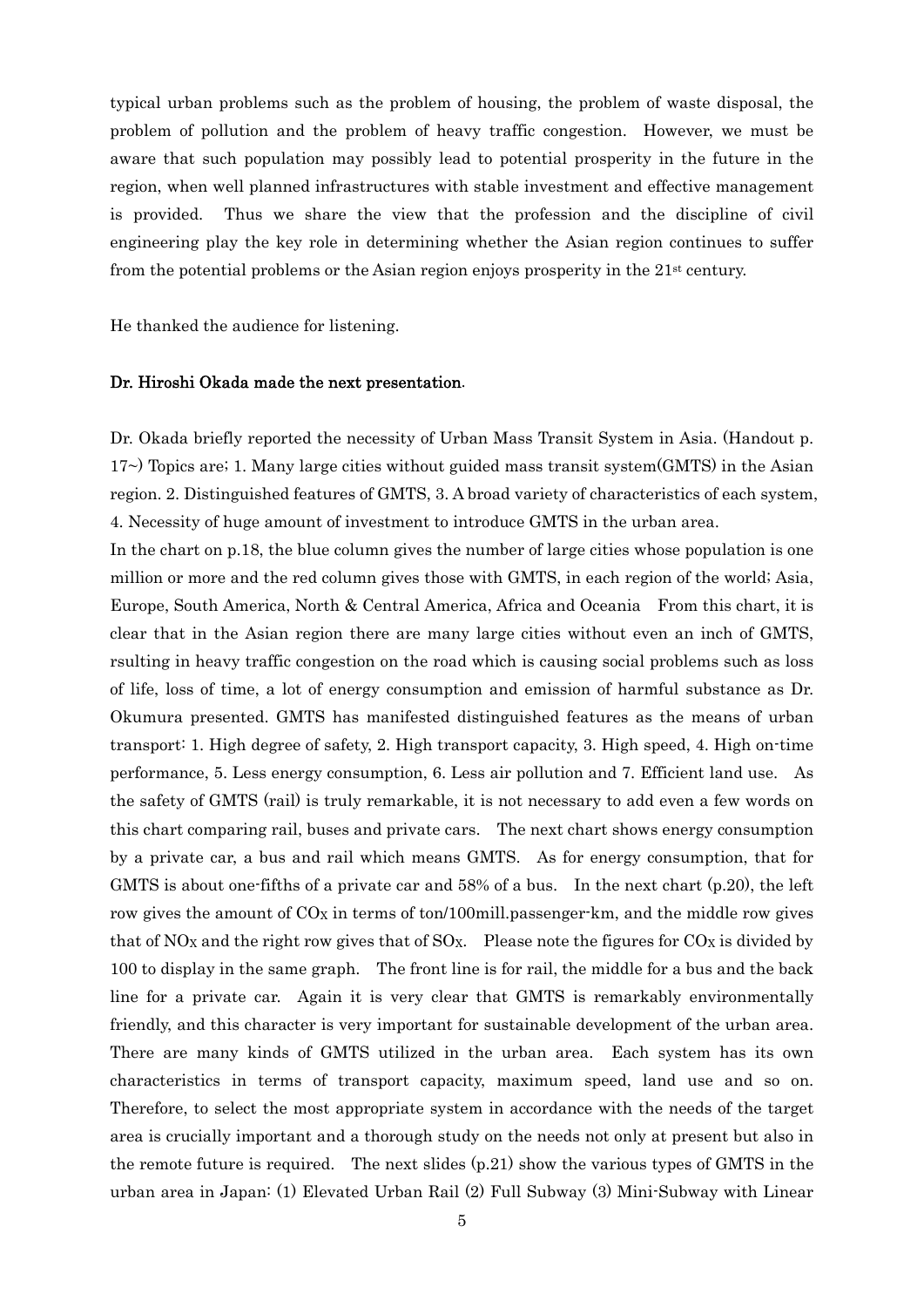Motor (4) Medium Speed MAGLEV, (5) Mono-Rail (Straddled) (6) Mono-Rail (Suspended) (7) So-called Downtown People Mover and (8) Light Rail. The maximum speed of each system varies from 130 km/hour to 50 km/hour and the maximum transport capacity at peak time varies from 100,000 to a few thousand per hour. As a conclusion, since a heart of a downtown of a big city is highly developed, a huge amount of investment is required to introduce GMTS in the highly developed urban area. Moreover, the fare of GMTS should be limited within moderate range as a means of public transport which ordinary commuters including students use almost every day. Therefore, the introduction of GMTS should be subsidized at least partly and it has a rational taking the above mentioned distinguished features of the system and the consequent benefit for the society into account. As a matter of course, it is inevitable to execute elaborate economic and financial assessment of the project and I believe that it's a paramount duty of civil engineers.

Dr Okada thanked the audience for listening.

Dr. Kusakabe asked for any comments and Mr. Davis made some comments as follows: At the end of the first presentation, Dr. Okumura talked about the limited financial resources and in Asia, if you look at Asia from America, we saw the development of Chek Lap Kok Airport in Hong Kong which has a railroad system and new tower and suspension bridges and cable bridges which is a twenty plus billion US dollar project. ASCE President Mr. Bein and I visited three gorgeous dams in China another twenty plus billion dollar project. We went to Shanghai the week before and they have more skyscrapers than all the major cities in the U.S. added together and they did it in the last ten years. So he said you have limited resources but I doubt it. The other comment is on the last presentation, I worked for the urban transport administration in the President Carter's administration in Washington and my responsibility was to fund rail mass transit system. The problem is as you pointed out that it should be subsidized and it is not like other infrastructure. It's tough to find an investor for the urban transit system. You can find investors for inter-city transit, you'll find investors for toll roads but you cannot find investors for urban system which raised a problem but now you must do that in order to preserve the environment in Asia.

Dr. Okumura responded - We face the problem of difficulty of investment and the official investment is reliable but compared with America, we have a limited resource.

Dr. Kusakabe commented - Asia is quite diverse. There is a country like Singapore which is a very wealthy country but many countries are not affluent enough on average. We have limited resources but in some respect you are correct.

Dr. Okada's comment – I envy the U.S.A. as far as the GMTS is concerned because they have gotten sufficient subsidies from the federal government and the state government using tax on gasoline, fossil fuel. On the contrary, in Japan, until very recently the investment for GMTS was very less subsidized. Moreover, in L.A. California, benefit assessment system is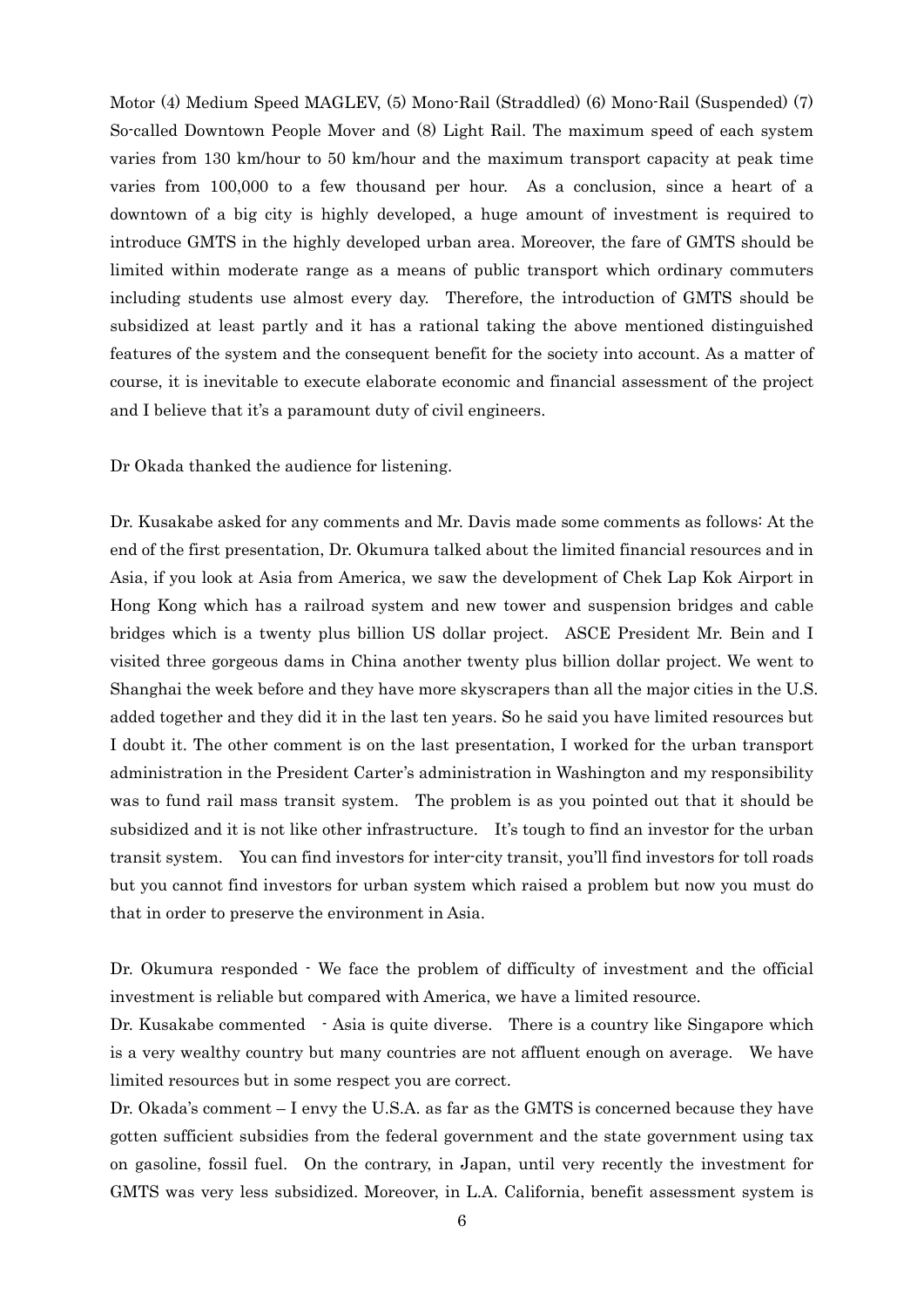developed to capture a windfall benefit of landowners and I think it a very good system to construct GMTS.

Mr. McIntyre made some comments  $\cdot$  I' d like to make two comments from the Australian perspective.

Population density.

The density of the population of Asian countries is far greater than that of Australia. Australia's whole population, over an area about the same size as the United States, is about the same as that of Seoul. Therefore the kilometer length of road per person and therefore the cost per person is much higher in Australia.

That's the advantage Asian cities often have. Particularly in mass transit systems, the fact that there is a lot more people in a small area, you don't' need as great a kilometerage per person to service them. Australia is just too spread out to get the same efficiencies.

Community/Environmental Costs or Benefits

Another thing that is very interesting and significant is the assessment of costs/benefits in community/environmental terms of a mass transit system. In Australia there is more and more recognition of the need to consider society/community/environmental costs or benefits whilst doing cost benefit analyses. These costs or benefits weren't included much in the past as they are difficult to assess. Now in assessing new transit ventures some of the benefits that could be categorised as a community or environmental benefit are huge compared to the actual construction cost. This is giving a push away from the private type transit system to a public or a mass transit system and that was shown on that slide there, so it's a good slide. That's something evident around the world - whether it's Australia, Asia, Europe or wherever.

Dr. Okada – I think the executing the cost benefit analysis is one of the very important duties of civil engineers and we have to reflect the result of the analysis to decision making.

Dr. Ang – This is more of a question just follow Mr. Davis' comment. In Shanghai we visited last week and when I looked out of the window on the first morning, I thought I was in Tokyo. The amazing thing is when I visited Shanghai in 1993 they had only one airport and it was a dirty city. But now, they have two modern airports, modern buildings. Where did the money come from? Who is providing the money for that kind of investment? That's my question.

Dr. Li  $\cdot$  There are two financial resources, a governmental fund and a fund from a private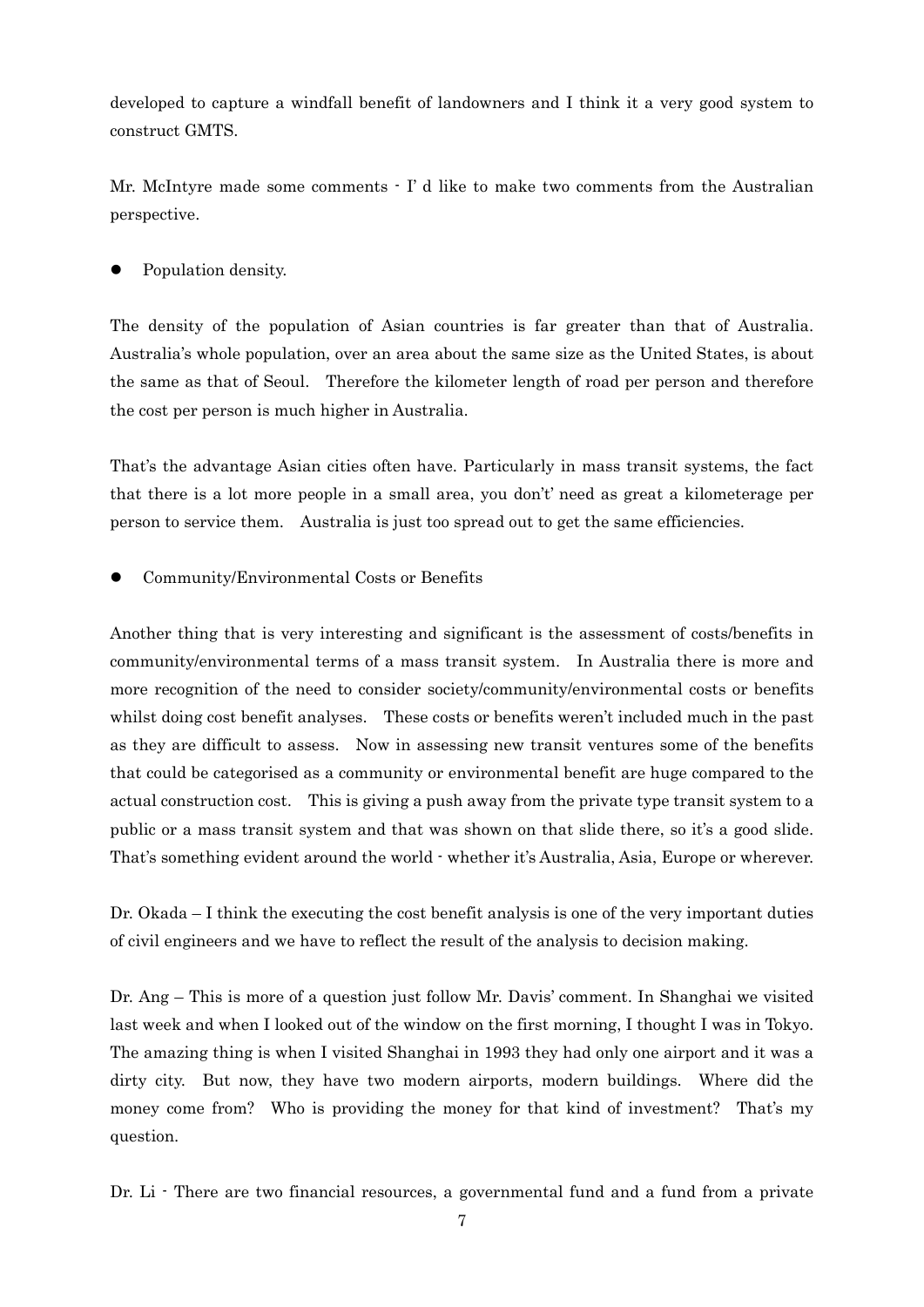sector. For the Shanghai case, I think most of the buildings were built by the government owned companies. That money is somehow coming from them because in the whole nation of China everything is owned by the government. China is spending really a lot of money on Shanghai because Shanghai is kind of their showcase. Of course you can find some other big cities in China but Shanghai is an exceptional case. But I heard that part of the buildings are still empty.

Hereupon Dr. Kusakabe asked each President to make a presentation. Before that, Dr. Okumura called for the attendees' attention to the population clock once again. About 6,000 increased in 30 minutes.

#### 4. Speech by Mr. Sison, PICE President

Infrastructure is the basic lifeline of goods and services essential to the productive processes and the delivery of production output to the market and consumption centers.

The sky-rocketing growth of the population poses potential problems to the infrastructure development of a country. The diminishing living space brought about by the population growth has created a serious threat in terms of social services and peace and order conditions.

In the Philippines, the related problems of right of way and squatter relocation have become more formidable due to the exorbitant acquisition cost. Added to this is the congestion that prevents us from expanding the road network horizontally. The landowners have become doubly resistant to give up portions of their properties for road right of way development. This leaves us no alternative but to expand vertically, hence the concepts and plans for skyways. However, the cost of these elevated roadways are very expensive resulting to about 30 time more expenditure compared to on ground level roads and are therefore not cost efficient.

Environmental protection and acceptability also pose a growing challenge to infrastructure projects. The call for the balanced use of resources under sustainable development will require radical changes in the practice of the civil engineering profession. Engineering now requires an ecological appreciation and responsiveness to environmental conservation. Projects could no longer be designed nor constructed without the environmental impact assessment. The protection of the environment should be able to limit the sources of natural construction materials and requires us to look for adequate substitutes.

In the development of infrastructures, there is also that problem of funding. Government alone cannot finance all the infrastructure. The private sector must provide assistance and get involved in this development program. There is a need to have government and private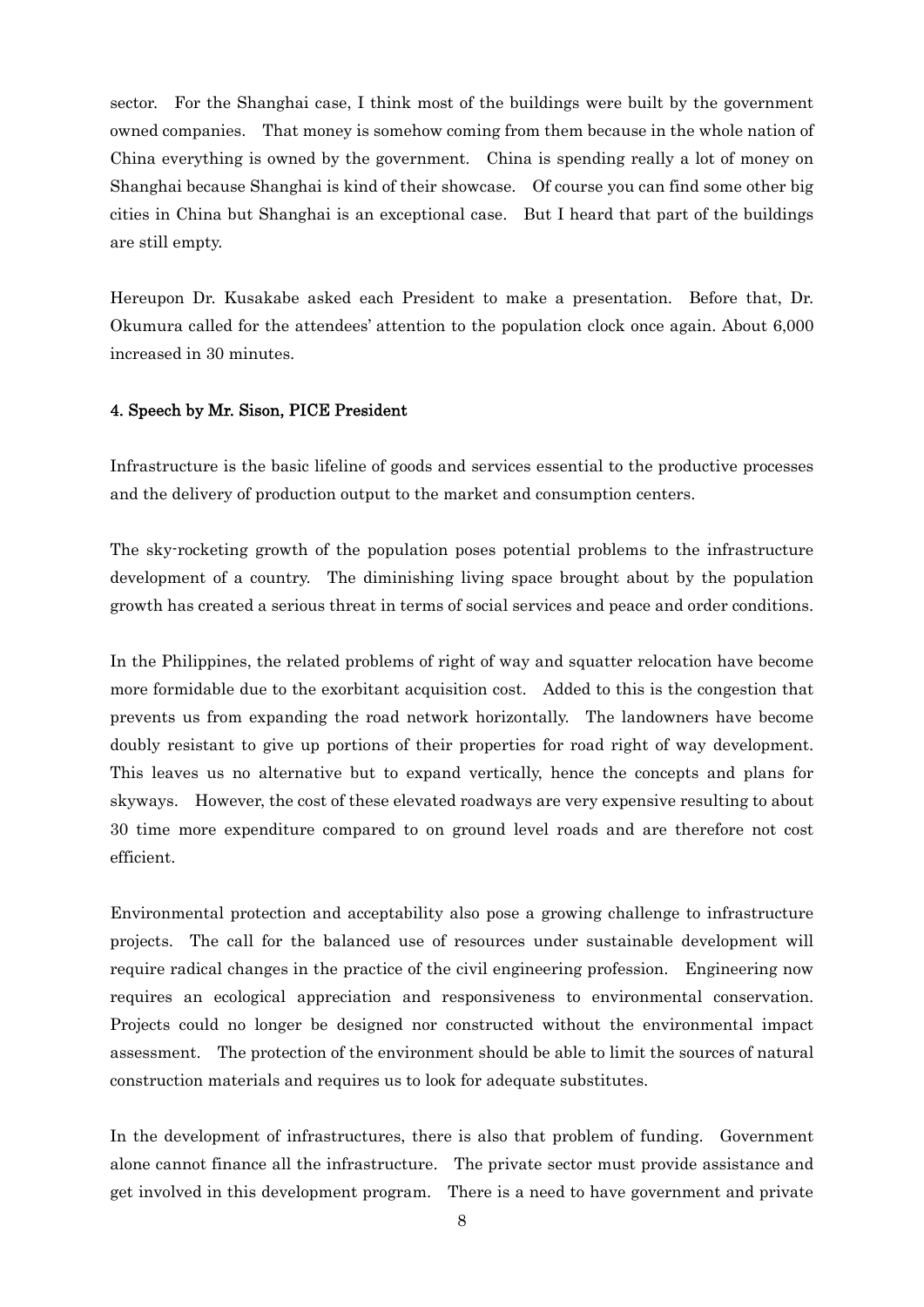partnership. Likewise, there is a need for a more defined policy to encourage private investment in this direction.

These are the radical parameters within which we, civil engineers should carry out our work. Today, a new role for civil engineers is evolving. Where traditionally, our role was confined to the application of technical knowledge and skills in the successful fruition of project, we are now confronted with a broader range of issues to deal with. We now have to face the challenge of integrating the socio economic and environmental issues with the technical aspects of the construction project.

In view of these increasing demands, civil engineers should now have the ability to communicate in order to manifest the need for infrastructure projects that are socially and environmentally acceptable. He should be able to convince the property owners and the public that it is very necessary that there should be provision of amenities that will enhance the quality of life for the project's future users, the need for rights of way, the need to relocate squatters. In short the civil engineers need to be the arbiters in an ever changing, ever developing environment. (For your information, you cannot just send out all these squatters in the Philippines. There is a process, there is a law, you cannot just kick them out so you need to follow the process and before kicking them out you need to provide housing facilities in order for them to be relocated, and this housing facility should follow a certain guideline that are set in the regulation.)

My message to the future civil engineers - The civil engineering profession is indeed a very attractive and challenging profession. The importance of infrastructure development cannot be over-emphasized since the backbone of the national development and progress depends on the quality and intent of its infrastructure program. Civil engineers play a key role in infrastructure development because they are at the forefront of planning, designing and constructing infrastructure that in turn contribute to the betterment of our society and provide a better quality of life.

Therefore the civil engineer must always be ready, should always be abreast with the latest state-of-the-art technologies in the field of civil engineering and must be prepared to face the challenges of progress.

The civil engineers need to be creative, innovative, perceptive, people-oriented, pro-active and more importantly, open to change. The civil engineer will need these skills and traits to be effective and to be able to rise to the challenge of providing the community with functional, safe, people-friendly and environmentally-balanced and cost-efficient structures.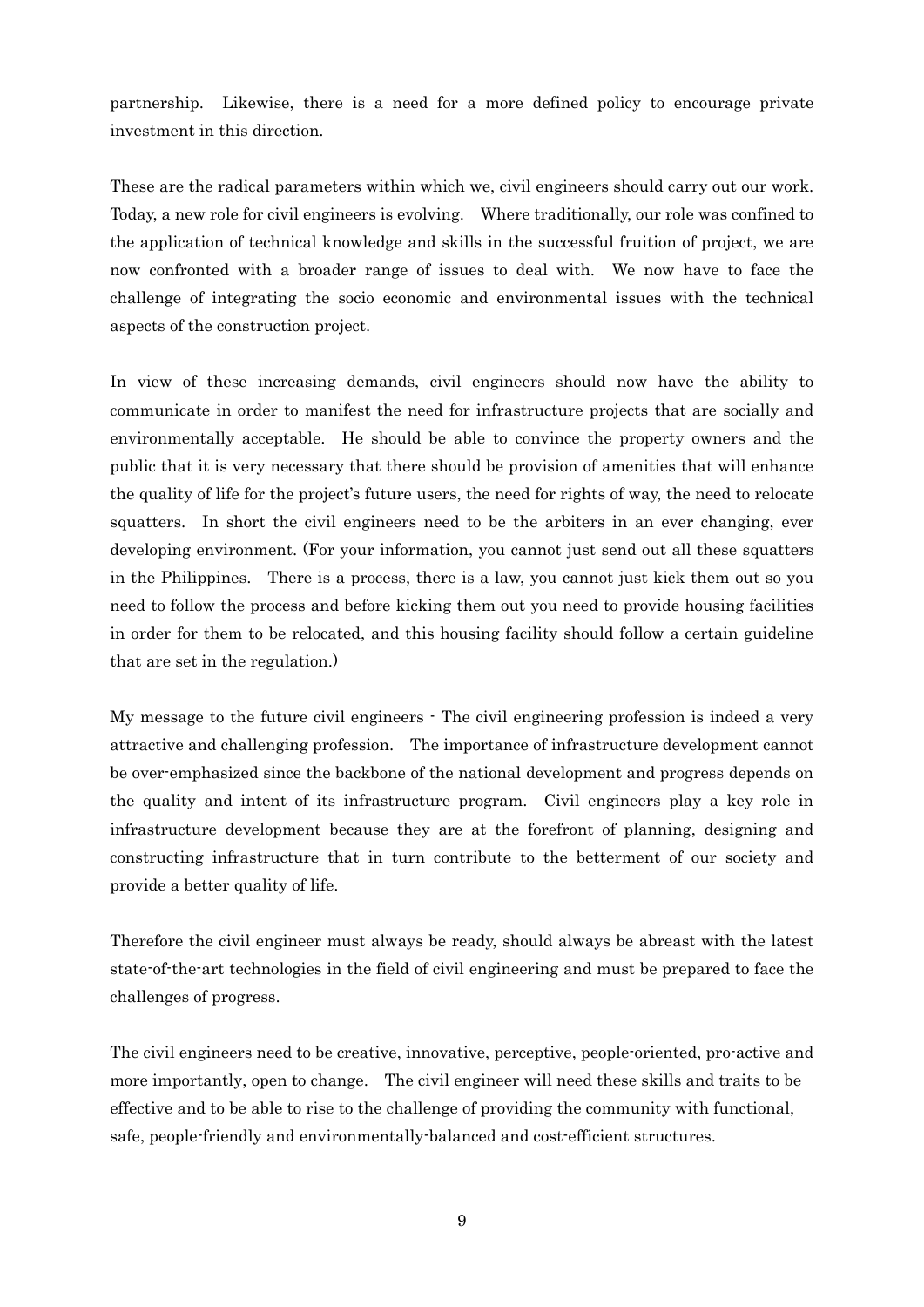### 5. Comments by Mr. Paul Mitchell, Chairman of the Civil College of IEAust

The Civil College of the Institution of Engineers Australia is very supportive of the aims and objectives of ACECC and appreciates the invitations that have been extended to us to attend with observer status.

The Civil College has noted that the topics under consideration at this Presidential Meeting are most relevant to Australian engineers and wishes to make a contribution to the resolution of problems arising in the provision of sustainable infrastructure in the Asian Region.

Australian engineers have experienced significant change in the way infrastructure has been delivered within Australia and they have witnessed first hand the wide acceptance of government/private enterprise partnerships in various forms. These include Build-Own-Operate-Transfer(BOOT) Schemes and the tendering out of infrastructure maintenance operations that were previously the responsibility of various levels of government.

It is our wish that the Civil College, through its membership of ACECC, promotes interaction between civil engineers throughout the Asian economies. The Civil College has responsibility for several National Technical Committees which could respond to enquiries from other ACECC Members. These include Construction, Transport, Coastal and Ocean Engineering, and Water Engineering. There are also specialist groups reporting to the College on Public Works Engineering (Infrastructure), Geomechanics and Tunneling. All these groups stand willing to share experiences with their counterparts throughout Asia.

In addition to the sharing of expertise, to solve problems in infrastructure, the Civil College also represents "young engineers", "women in engineering" and "engineering associates" within its membership. They are assisted under programs for special interest groups. This means we support the view that "messages conveyed to the next generation" are very important and the Institution of Engineers Australia is already working actively to promote the concept of engineering as an attractive and challenging profession to a wide range of students.

As a participant in the wider community of civil engineers in Asia the Civil College recognizes the potential for ACECC to have an important role in fostering the exchange of ideas between the neighboring Asian economies. We look forward to fostering the growth of ACECC for the ultimate benefit of our respective communities and the profession.

## 6. Comments by Mr. Suzuki, JSCE President (Attachment 2)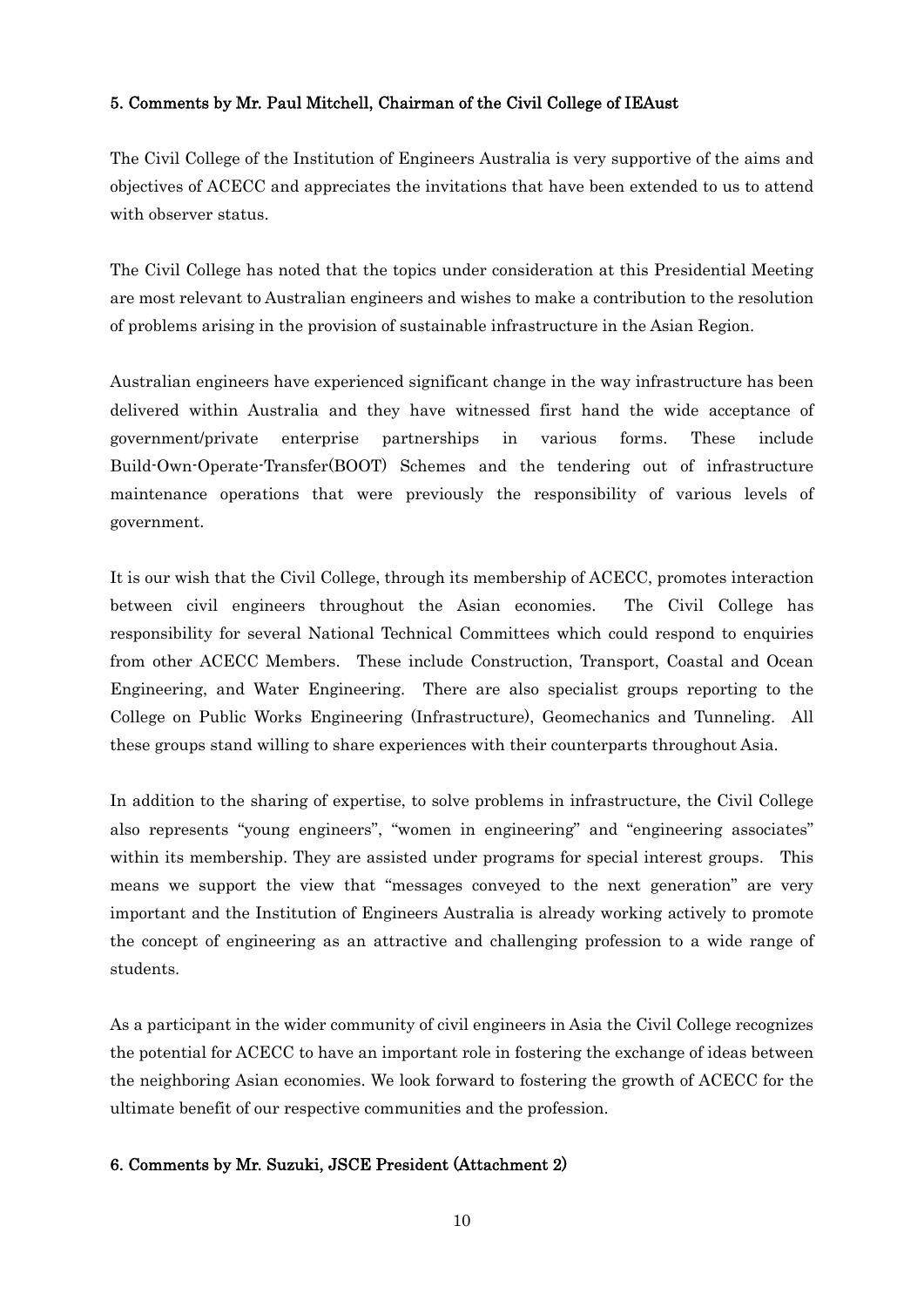In relation to the role of ACECC as a non-government organization, I'd like to introduce you some examples of international activities of governmental organization in the field of infrastructure development. I have distributed you the copy of the website of the Hong Kong Special Administrative Region, China about the Ministers' Forum on Infrastructure Development in the Asia-Pacific Region. The first forum was held in September 1995 in Osaka, Japan, and the second, in June 1997 in Santiago, Chile, and the third in May 1999 in Hong Kong. There are twelve member countries areas including Australia, Japan, The Republic of Korea, the Philippines, the United States of America, and The Social Republic of Vietnam. As you may see, the main issue they are currently discussing are;

(1) Infrastructure Development for Wide Area Transportation

 (2) Mutual Co-operation on Infrastructure Development including the Use of Information Technology

(3) Housing, Urban and Rural Development

- (4) Securing Financial Resources for Infrastructure Development
- (5) Environment and Disaster Prevention

All these issues are closely related to or almost identical to the main theme of the 2ndCECAR, which we are discussing right now. I think it is a clear indication that the members of ACECC as an NGO are sharing the same duty with those of the government and I believe that it is of vital importance to establish a good partnership between governmental organizations and ACECC and to work closely together to effectively find a solution to a problem. Thank you.

#### 7. Presentation by Dr. Chun-Su Chon, KSCE Vice President, on the "Asian Highway"

There is an international highway scheme from the northern part of Asia to Europe. For this scheme, the United Nation's Economic and Social Commission for Asia and the Pacific (ESCAP) began the Asian Highway Scheme in 1959 and through up to 1980's most of the southern routes were developed. Russia, China, Bangladesh, Myanmar, and other countries joined the ESCAP scheme the northern part of the Asian Highway started to be developed. And now there are twenty-five countries which are developing 19,000 kilometer high ways along north and south route. From 1995 ESCAP is combining Trans Asian Railway system with the Asian Highway Project. This was developed into what is called the ALTID Project: Asian Land Transportation Infrastructure Development Project. In 1995 ESCAP, coordinated with the Japanese government and prepared the data base standard format. After that the ESCAP asked the Korean government for help and from 1998 the Korean government provides fund to ESCAP studies, which is called KECF, Korean ESCAP Coordinating Fund. Now they are studying the rest of the program. In June 2000, there was a meeting between North and South Korea Summit and they had a talk to connect the North & South railway and highway system. The Korean Railway is developing its system in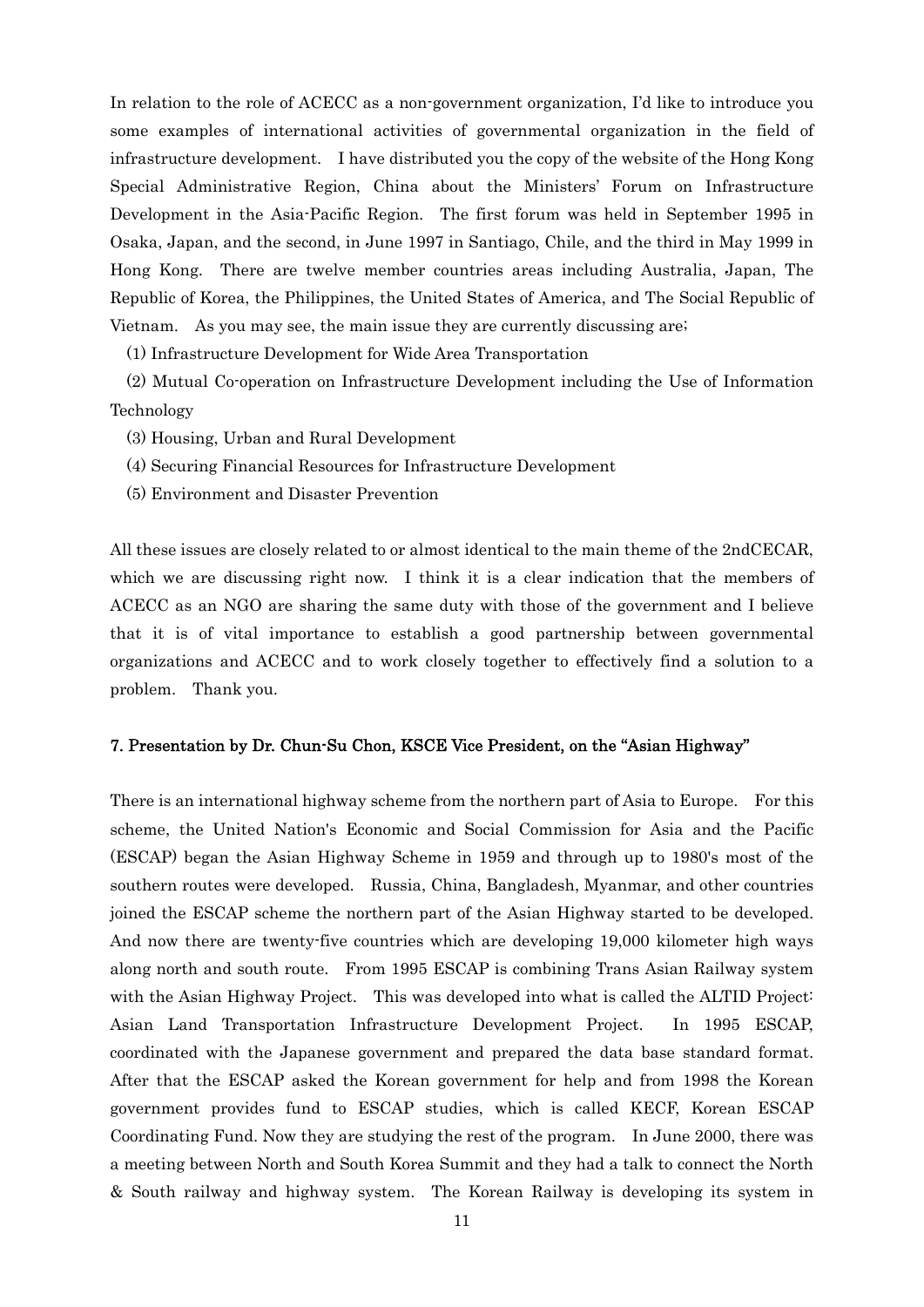X-shape and the North Korean system is being developed in H-shape. and mainly the North Korean railway is connected to China. This railroad is from China through Manchuria and can be connected to the Trans Siberian Railways (TCR). Presently, a portion of KyungEui Line is being connected from Moon-San to Kaesong. From September 2000, the South Korean government and the North Korea tried to connect this area (Dr. Chon pointed to the area in the map). It will require 130 million dollars for one year, but the completion will be a little bit delayed because of delayed signing of the agreement for elimination or removal of the mines in the 4 kilometer demilitarized zone. Of course, the Chinese government wants to connect this KyungEui line to the Chinese railway system to the Chinese central part and through Mongolian railway to be connected to Trans Siberian Railway System. The Russian government wants to connect Kyungw on Line and meanwhile course they can use this line through Pyongyang across the peninsula and then connect to TSR, but this line will be connected very soon. So the Russian government tries to connect this area which will take 1 billion dollars for a year or so. The Trans Siberian Railway, Trans Chinese Railway, Trans China and Mongolian Railway met at TSR through Trans Manchurian Railway. Very important thing is that from Pusan to reach Moskow through Europe, it takes about one month by ship and now it can be reduced to two weeks. One TEU transported by ship costs about \$1200 and now you can save \$300 by moving it through TSR. Therefore, you will have a definite economic advantage. And the Russian government wants to make use of this opportunity. The problem is, even though the North Korean people rely on the railway system, which is about 5300 kilometers long, the system is very old so that it takes time and money to improve it. And if the improvement is done by Russia within two years then the Japanese can increase the volume of the total freight by 9% through Trans Siberia. We have competition with Hong Kong. Now Hong Kong is connected to China, the roadway from Shanghai to Frankfurt is now completed. So the land transportation of materials become competitive.

There is one very big international project being planned on from the early part of 1980's to connect Korea and Japan by undersea tunnel, which is about 250 kilometers long which will take about 15-20 years to construct and the cost estimate is about 25 billion dollars. Now their geological study is already finished roughly. It might take from Fukuoka to Pusan 16 hours by a passenger ferryboat, and 2.5 hour by a jet foil vessel, but once the undersea tunnel is completed, it will take 5 hours by vehicle and 3 hours by train, so it will definitely benefit the both countries. We have study groups in both countries, and the tunnel is planned to start from Karatsu to Iki Island to Tsushima Island to Pusan or Koje Island. There are three routes which is about 100-150 meters deep and the total length is about 250 kms on average, and many different types of structure is being considered and studied by the groups in the two countries. This is the largest mega project now being under study between Korea and Japan, which will give a great influence on most of the Asian countries after all. Thank you very much.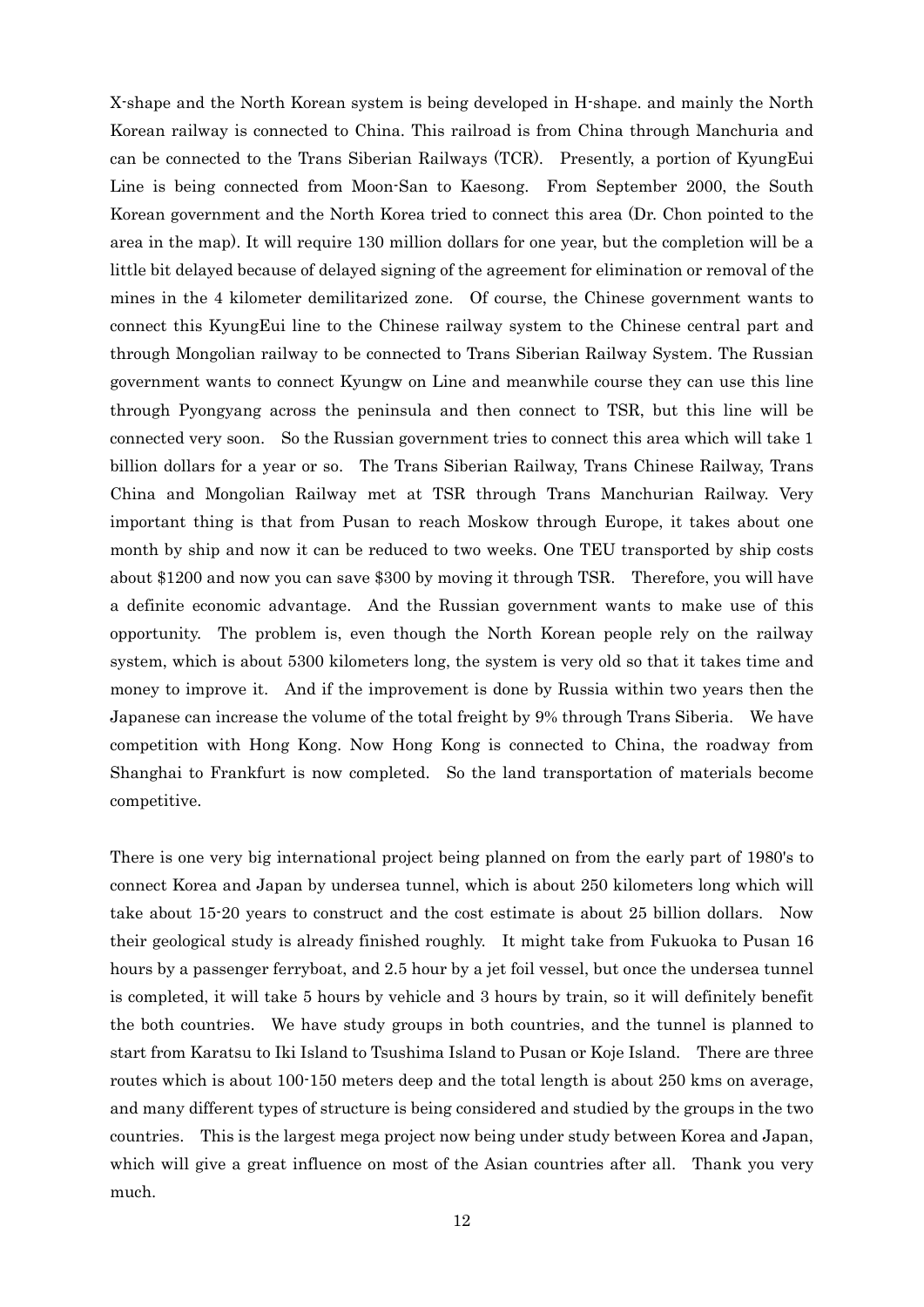#### 8. Comments by Dr. Li, CICHE President

The government money is distributed by the government agencies which set priorities. Private money will go into places which has the highest potential return so I think each country in this region is actually in competition situation. For example, Australia may compete with the Philippines, Vietnam, Taiwan etc. I have noticed that the Philippines and Australia had very successful private investment projects in the past. Taiwan has passed a new law to encourage private investment in infrastructure and also promoted hard on BOT projects in the past few years.

Where will the international money go really depends on the competition between nations in the region. What are the competitions? Like I have just mentioned that the potential return of the investment is the most important consideration in the competition. Effectiveness and efficiency of the government is another point of consideration in the competition. The system transparency is also very important in the competition. Although the money is limited at any time but whichever government provides the best environment for investment will get the money.

Taiwan has two major projects currently. One is the High Speed Rail, and the Japanese, the European as well as the American firms have been retained in providing the equipments and construction. The other project is the Rapid Transit System in Kaohsiung, a southern city in Taiwan. Both of the projects are financed by private fund and have been tendered already and both will proceed in the near future. I've just heard Dr. Chon's presentation regarding the Trans Asia Railway/Highway Systems and I've found that Taiwan is somewhat isolated from the main course and is not involved at all. However, there are people on both sides of the Taiwan Strait thinking about the connection of Taiwan and Mainland China by a tunnel. Water supply from Mainland to some offshore islets through conduits are also considered. However, before the political situation becomes clearer in the future, no matter how much the engineers are thinking, they just won't be able to do it. The reality is that politically difficulty at this moment is immense at this moment, not to say the difficulty on the technical aspects. As far as the NGO's part, I will pass on to Dr. Chern to say something.

#### Comment by Dr. Chern

The infrastructure development for a connection between Taiwan and the Mainland China, is ongoing. The Taiwan government will spend money to build a bridge connecting islands Kinmen and Small Kinmen, which is a two-kilometer bridge which will start to be built from this fiscal year. It's some kind of a sign of good will extended from the Taiwan side. We are expecting Mainland China to build another bridge from Shaman to Small Kinmen So in this way, it's the beginning of the connection between the territory of Taiwan and Mainland China.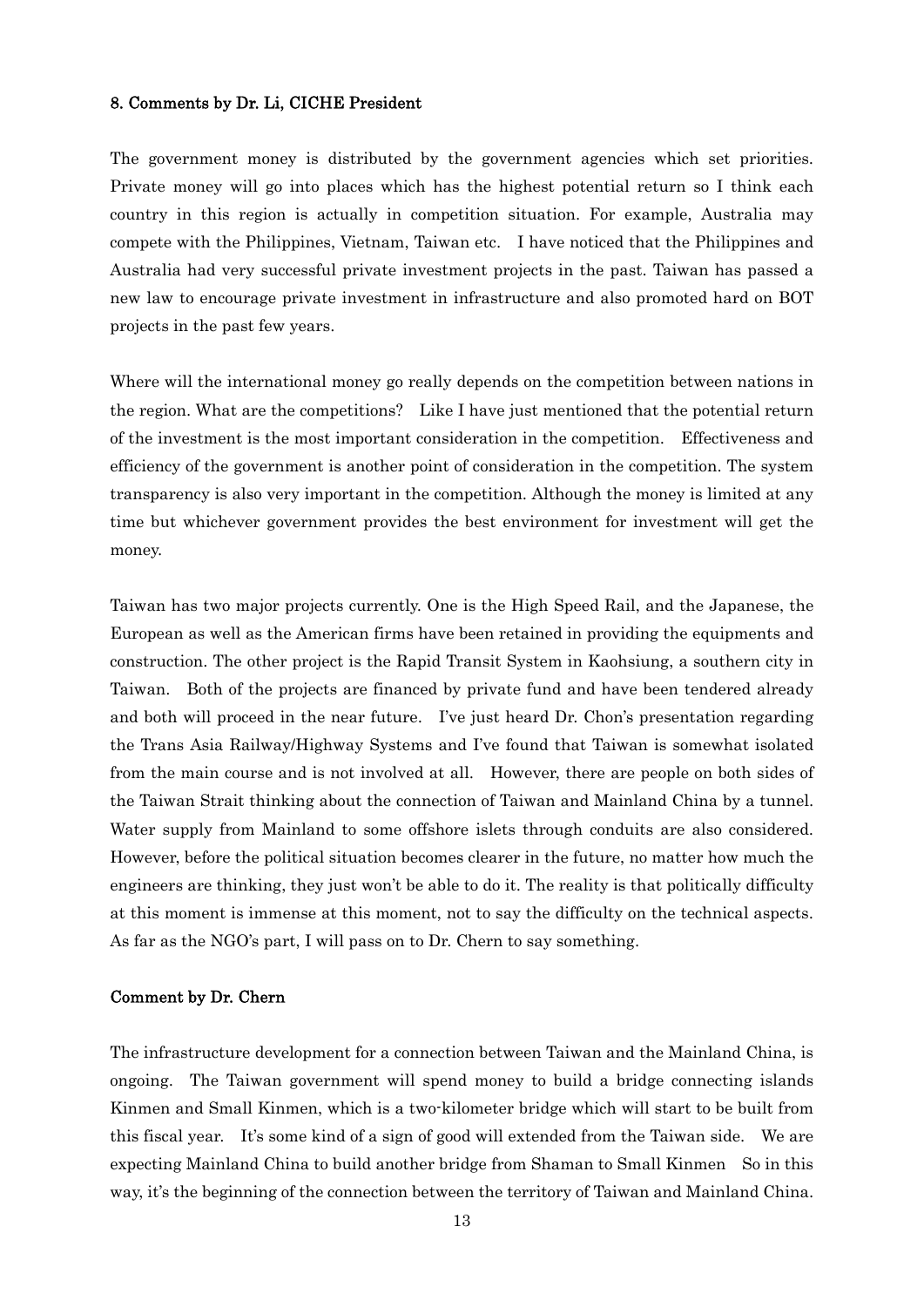We have already had two workshops as to how to build the cross straight tunnel between the two sides as well.

Regarding the future role of the ACECC as an NGO, I think NGOs are very important trends to future roles in terms of the collaboration and participation from the experience of Chi-Chi Earthquake, we are living in the same environment of natural disaster. Many engineers from Japan and the Philippines and other countries came to Taiwan to assist us. The experience of the Kobe Earthquake especially on regulations, emergency assessment, and the accommodations of refugees are quite helpful. When we sent our delegate team to South America and Asia, we share the knowledge about how to deal with the natural disaster. This kind of interactivities will become more and more strong in the future and as civil engineers our goal is to improve the quality of life and also assign us a frontier to protect the environment for sustainable development. That's the mission of the civil engineers. I suggest that we should keep this spirit especially in the civil engineering society so that we can keep the ACECC organizations in an NGO form since we serve our people to protect our nation and eventually the world through globalization, and it means that there will be no boundaries between a nation and a nation by the future developments of transportations, and the assistance especially needed from developed countries to underdeveloped countries in the future.

#### 9. Comments by Mr. Bein, ASCE President (Attachment 3 )

It has been informative to me to have learned from you that so many of our civil engineering problems are the same. I was looking at the title of our Presidents' discussion, "Unique Characteristics of Infrastructure Development in the Asian Region". I think we should change the title to "Unique Characteristics of Infrastructure Development in the World" because I believe that the similarity exists everywhere. I have identified some issues that could serve as the basis for the future of this ACECC organization.

- 1. Technology Characterization. We need to prioritize the technology needs of our civil engineering societies and achieve funding to work on the issues.
- 2. The environment. How do we make a unified civil engineering statement to the world that puts the topic environmental sustainability in the forefront?
- 3. Professional Expertise. I think it's very important that we address this topic as professional engineers.
- 4. Research. I believe we should share our research results much more closely with our world civil engineering societies and maybe provide and combine funding from ACECC Member Societies to perform specific research projects that will benefit us all.
- 5. Public Support. How do we increase the public's awareness and appreciation of the civil engineering profession's contribution to society? How important it is to provide the funds necessary to keep our infrastructure in good working condition because infrastructure is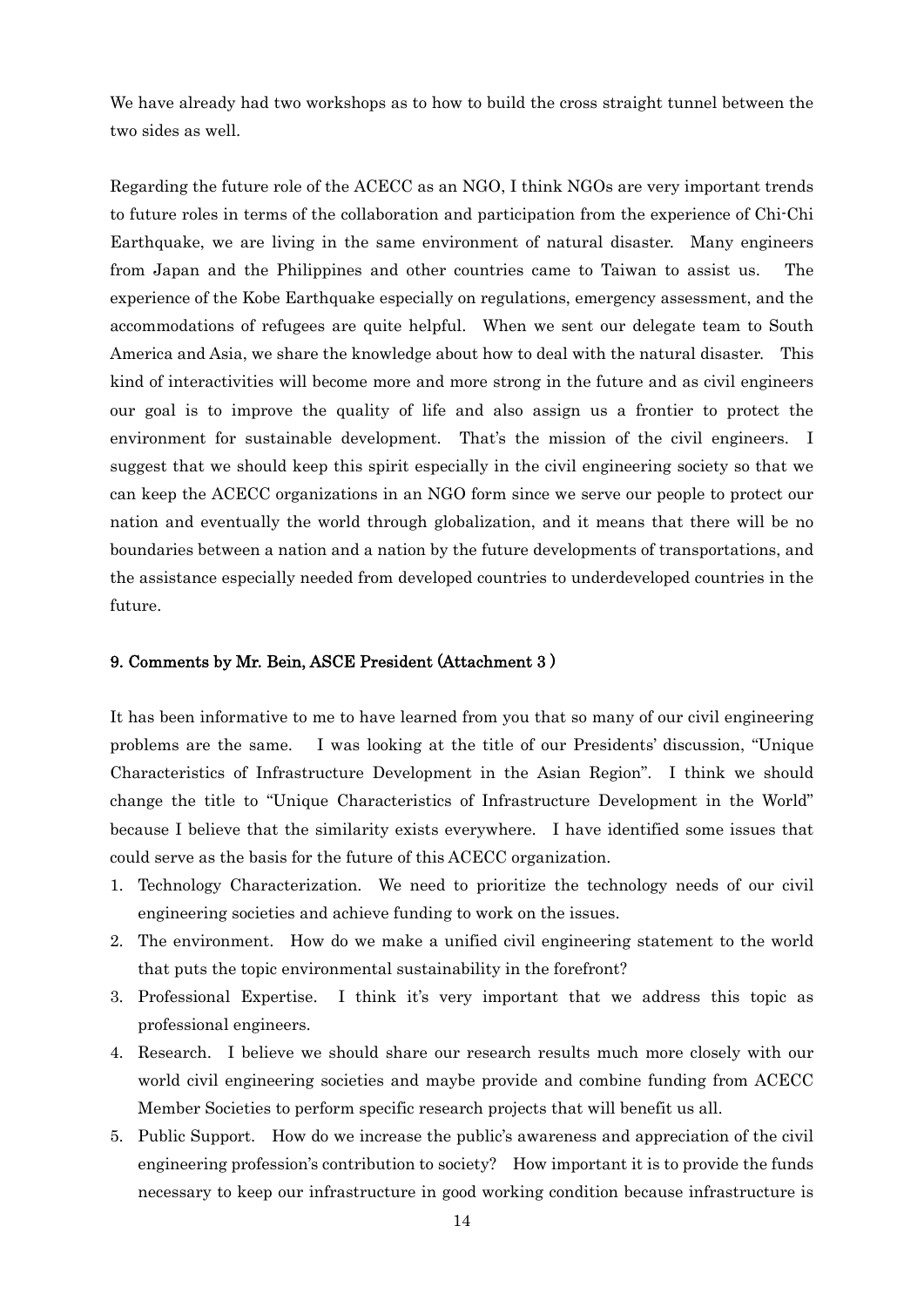an economic investment for the public.

6. Political Boundaries. I believe our job here is to erase political boundaries when it comes to infrastructure in serving the public health, safety, and welfare.

We talked about the future role of ACECC as an NGO. I don't think serving as an NGO is important. What we need to do instead, is to understand the issues that face us all and work to solve them. What is our message to the next generation? What is the message we want to leave? First of all, I think the message is the same today, in its basic contents, as it will be in the future. We need to combine the best of the past with our future. We need to build on our traditional strengths and introduce new technologies, knowledge, and skills into our core competencies. We must embrace informational technology because the future of our profession depends on how we adapt to using these emerging and critical technologies. Those who don't use the technologies will loose their competitive edge to those who have included it in their portfolio of practices. We must have innovative project delivery systems, which mean we must be able to put our projects together quickly and efficiently and cost-effectively. One of the most important tasks we can do as a Coordinating Council is to announce to our memberships an agreed upon definition of sustainable development. We need to tell them how they can improve their businesses by following good sustainable development principles. We need to define how sustainable development impacts civil engineering projects in a developing country versus an established country.

The future demand of a civil engineer is to become a sustainable development engineer. One of the most important things that we are going to demonstrate to our customers is the importance of using life cycle designs. Designing not just for today but designing for life cycle on that product that lasts through its intended life. That is something all of us here need to consider; how best should we be using economic methods and software as decisionmaking tools to help us chose cost-effective levels of investment in civil engineering related technologies.

Workplace productivity. How does it relate to all of us? For instance, water buffaloes are still used in China to plow versus in our country we can't find a buffalo any more. It may not be the most appropriate use of technology for China to use tractors in light of their vast resources of human labor. We need to study how best to utilize our available human resources. For example, in the U.S. we are employing fewer workers in our industry and in our profession because we are increasing the use of robots, monitors, cameras, and sensors that perform work that people used to do.

In conclusion, it becomes apparent to me that one geographic region is no longer independent of another. What does the future look like for the civil engineer? John F. Kennedy said "change is the law of life; those who look only to the past and the present will miss the future".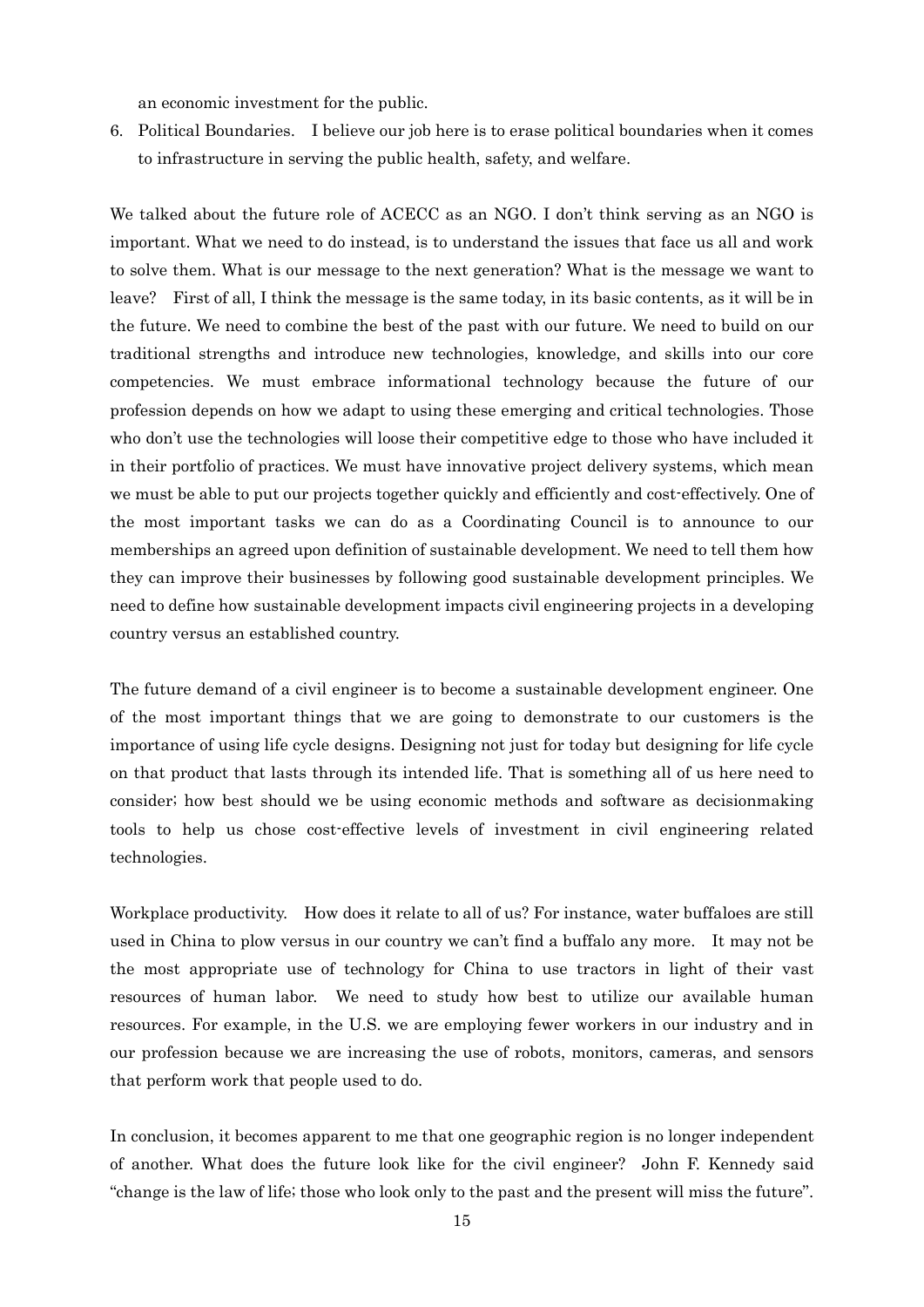We must not miss the future. Henry Ford said "getting together is a start. Working together is progress. Staying together is a success." Our job here is to make sure that we stay together. The issues that we have addressed today will not be solved by us tonight but we can announce these issues to our membership, create task committees to study them, and through our group develop solutions. Another statement that I will close with is from one of our athletes. He said: "Take what you have, start where you are, and give what you can give." I would like paraphrase it: "Start where we are, take what we have, and do the best that we can do". Performing an action is much better than just talking about it. Thank you very much.

#### 10. Speech by Dr. Tien, VCA

#### Dear Friend and Colleagues.

It is my great pleasure to be here on behalf of Vietnam Construction Association for second CECAR. It is very interesting to learn from our colleagues and to exchange with other Societies of Civil Engineers. We are all trying to define and to agree on what our challenge is, what our role is and what we can do together for a better quality of life.

I think that we, Asian Civil Engineers, are facing with great challenges :

- 1. The population of Asian Countries is increasing dramatically. More than 60% of the population of the world belongs to this region. This mean's that civil engineers in Asia need to build houses and infrastructures more than our colleagues in other regions.
- 2. More than 70% of natural disasters happen in this region every year. This means that we need to build infrastructures, houses, bridges, road, airports, tunnels, railway… in more complicated condition and environment in comparison with our colleagues from other regions such as Europe and America.
- 3. Many countries in Asia are poor, under development with limited resources, backward technologies, searching for technology, budget and expertise for their development.
- 4. Knowledge, expertise and exchange of knowledge play important roles for our future. Then the role and paper of ACECC become very important for our common interest : for better quality of life.

However we all believe in our future, we are proud of what all we have done and we are doing. The Asian Civil Engineers also have a lot of opportunities and advantages :

- 1. High demand and priority for house and infrastructures development. This will promote the development of our Civil Engineering.
- 2. The policy to concern with natural disaster, environmental impact, land reclamation is needed. How we can survive with earthquake, typhoon, flooding… for suitable development need to be included in all plans and programs by the government. Civil engineers need to give good answers.
- 3. We have the chance to work together. With open policy, we all are friends… the world has become small today. The long distance and the time can be solved today by IT. Today we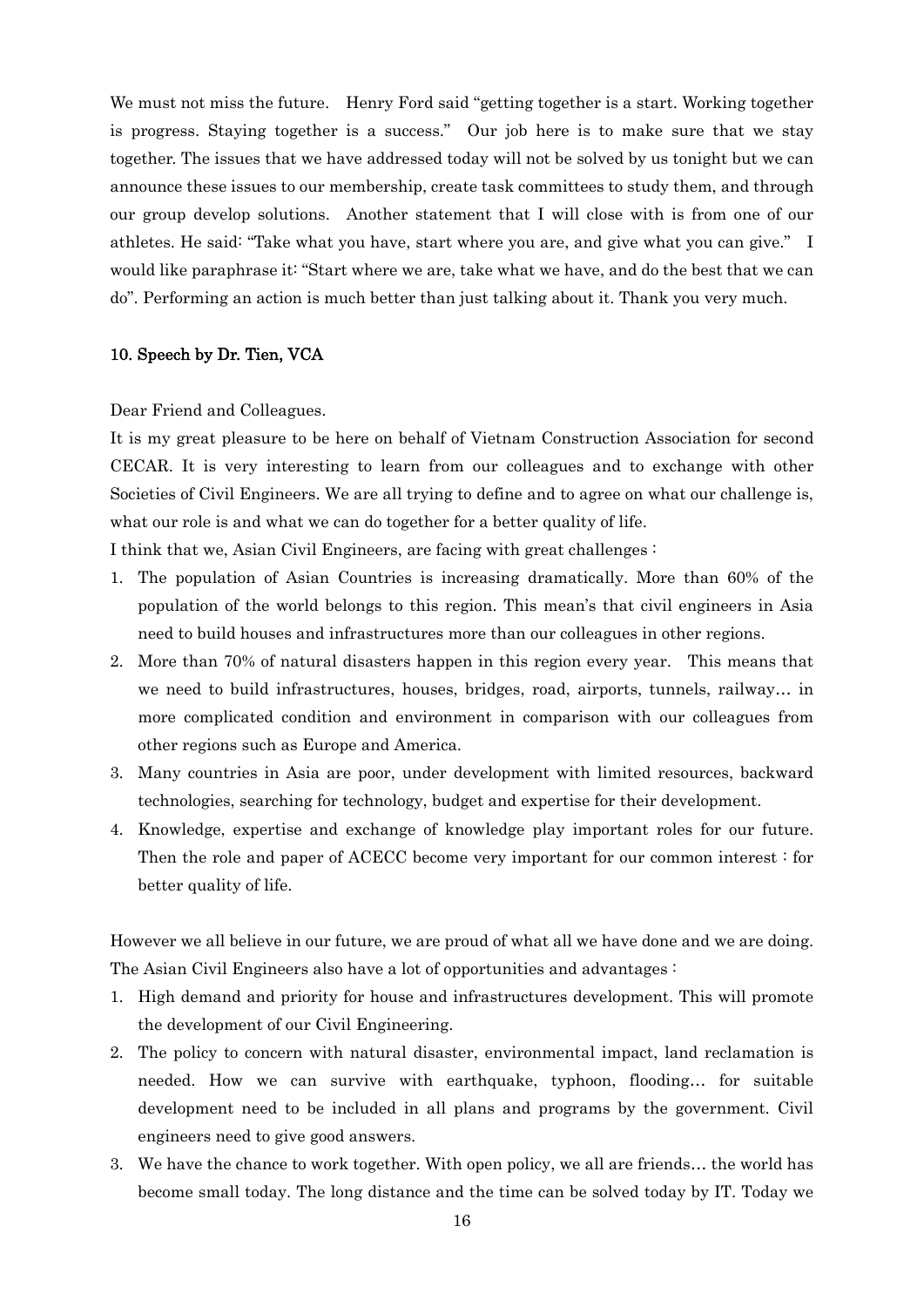have easy access to many kind of information. Indeed information is power, knowledge and expertise are also power and budget. The real problem is how we can make a better contribution for a better quality of life and we need to use the keyword of success : COOPERATION.

4. The developed countries all over the world are very supportive and have already made a lot of contribution to poor countries by ODA, JBIC, WB, ADB and non government organization. The routine was already established. How our Civil /engineers can have direct communication, common effort… for a better quality of life need to be defined.

What we have already done :

- 1. The establishment of ACECC is excellent. I appreciate the effort and the role of our colleagues from Japan, USA and Philippine. And now we have great interest and contribution from Korea, Taiwan, Australia… ACECC need to play an important role for our cooperation.
- 2. CECAR and TC are very good activities for our objectives and our cooperation.
- 3. New friends and old friends are in good position and all we have opportunities to establish a good cooperation.
- 4. We have knowledgeable expertise and we all wish to make a good contribution to our societies. ACECC is a non government organization. How can we have influence on the decision of our government. How can we convince authorities and people to follow our innovative ideas… We need more cooperation and exchange view.
- 5. We build up a lot of infrastructures, houses, roads, airports, factories, harbors… for our development. We use our soil and water, we use natural resources, we introduce new materials and technology. However we pay little attention to our natural resources and our environment. We need to protect our land and save our water. We need to respect our mother, the LAND and we also need to respect our father, the WATER. We need to stop the pollution of the air because the air is our brother.

What is the situation and demand for the development of Civil Engineering in Vietnam today.

- 1. We need urgently the development of Civil Engineering for :
- Construction of high rise building for urban development.
- Construction of the road system, tunnel, ports, airports...
- Protection of river banks, seabank.
- Design and construction of houses and infrastructure in earthquake.
- Drain and supply of water.
- Design and Construction of factories, earth dams.
- Land reclamation in soft soil condition.
- Maintenance of Diques system.
- Cleaning and/or protection of contaminated soil. Waster disposal.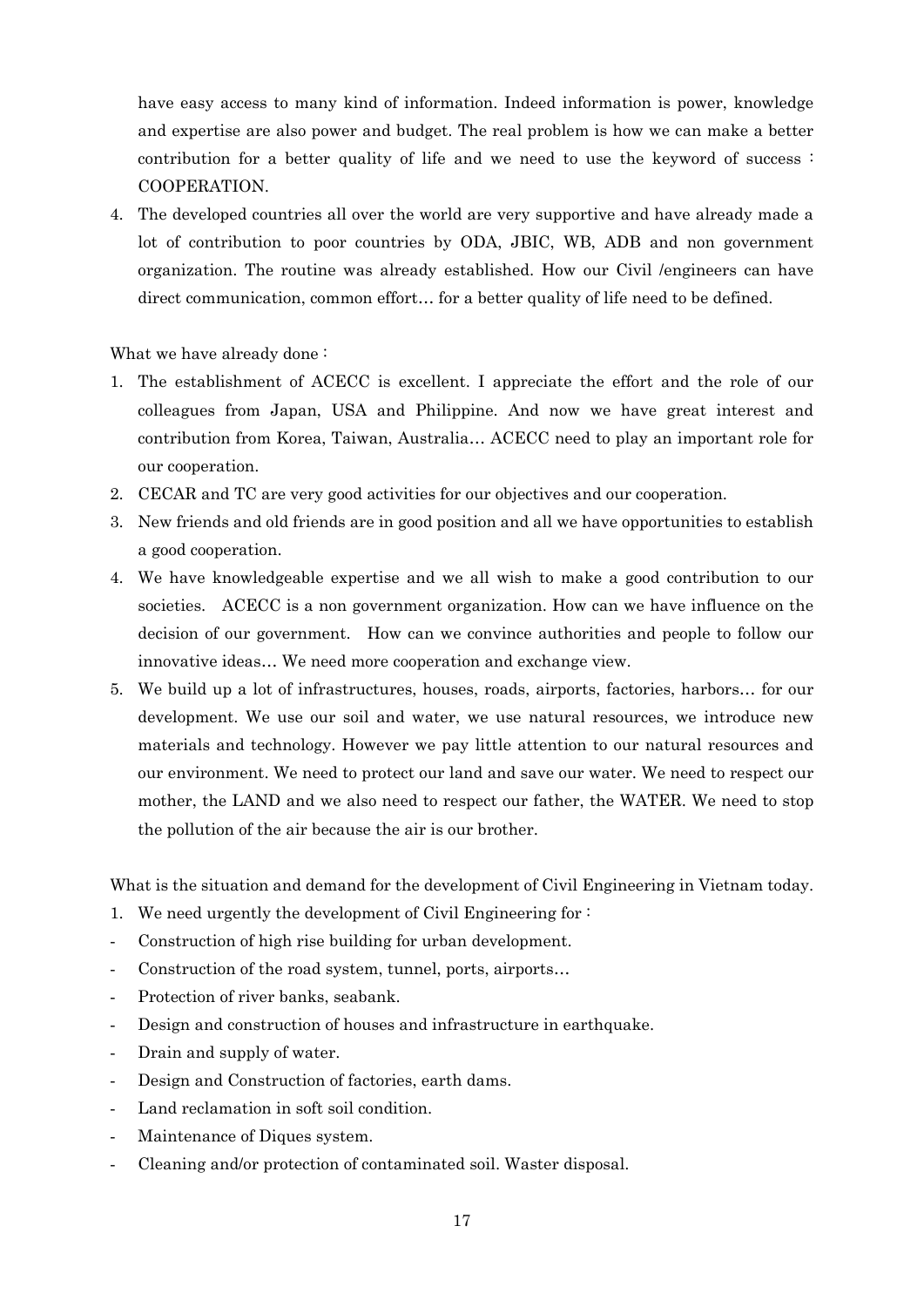- 2. We receive the help and support from many countries. Vietnam today has become a test fields of many kind of technology and material. We need to study indentation, modification and adaptation of a new technology to our conditions for a suitable development and to obtain economical solutions.
- 3. We accept the building codes and standards from many countries for practice : ASTM. BS, DIN, DTU, and standards from Japan, Australian, Korean, China, Russian…
- 4. We need to be integrated and practice CE in processional way. Education and Training program, Laboratories, joint research projects, technology Transfer… should be established with the help and support of other Societies.

Based on the above evaluation and observation, may I propose to ACECC the following:

- 1. We need to increase our activities of cooperation between societies, the role of ACECC should be more active in the near future. We need to have a new ideas, proposal and operation plan.
- 2. We need to work together for a more detailed program of action in the next 3 years and establish :
- TC for Asian Building Codes.
- TC for Education and Training Program
- Joint Research Projects.
- Joint Training Program.
- 3. Promote the bilateral cooperation between Societies.
- 4. Joint cooperation for proposal program and projects to government of Asian Countries.
- 5. Establishment a good organization of ACECC (permanent office, facilities…) and other measures in order to have more members.

## Conclusions :

We are facing with great challenge. We need to work together for the future of the Asian Countries. We should avail of our resources, capability, intelligence, expertise, friendship and good willing to make our contribution to a better quality of life.

The important and key issue for our development depends on:

- How we can make a good combination of our resources (knowledge, power, budget)
- How we understand our natural resources land, water, air and others.
- How we can survive natural disasters.
- How we can collect and obtain reliable information, exchange experiences and build up the friendship of our civil engineers for future development.

May be the 5 keywords are :

- COMBINATION
- COOPERATION
- **RESPECT**